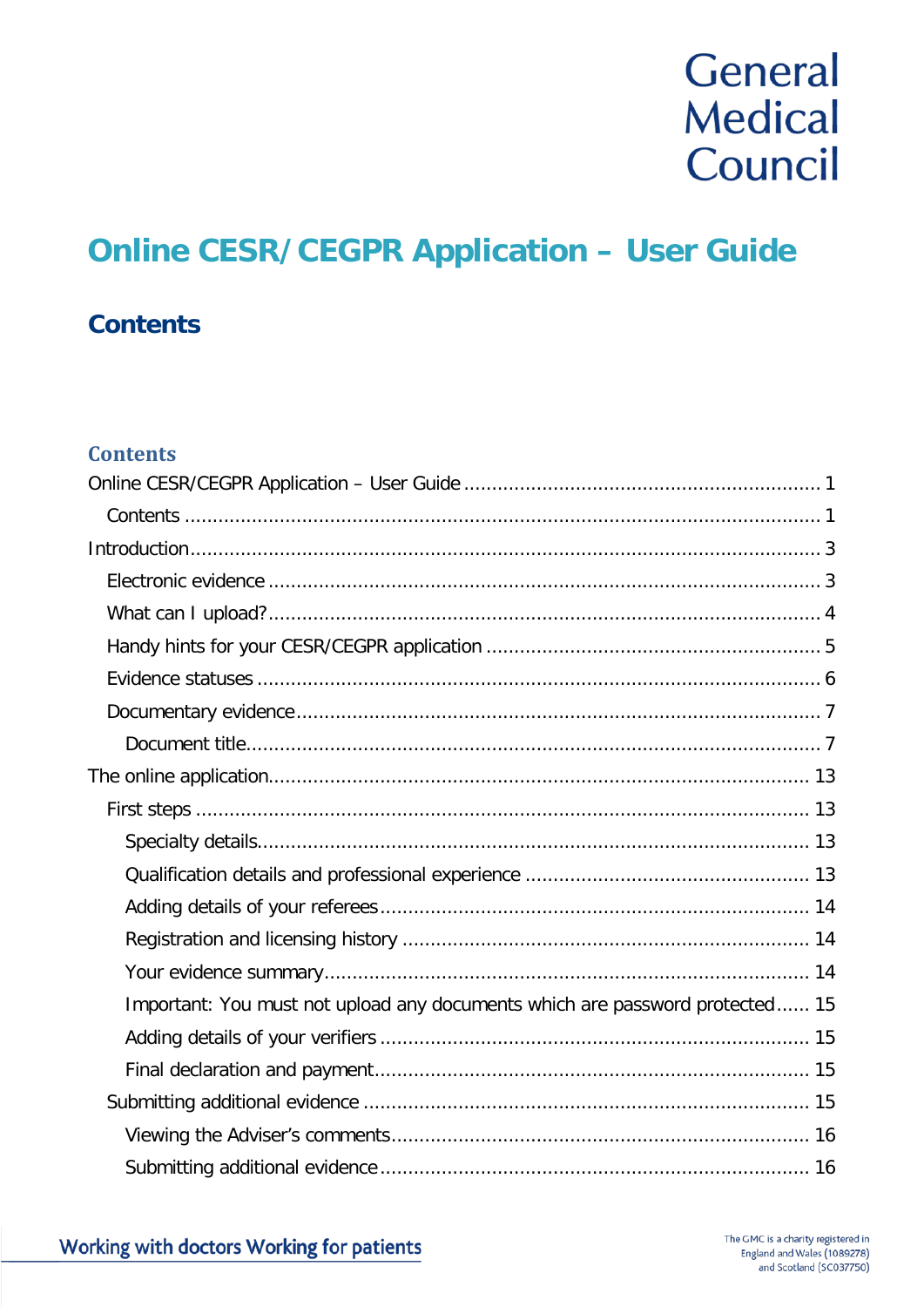| Note: There's the option to remove a document before submitting the overall<br>application. You should ensure that you've uploaded the correct documents before |
|-----------------------------------------------------------------------------------------------------------------------------------------------------------------|
| Important: You must not upload any documents which are password protected 17                                                                                    |
|                                                                                                                                                                 |
|                                                                                                                                                                 |
|                                                                                                                                                                 |
|                                                                                                                                                                 |
|                                                                                                                                                                 |
|                                                                                                                                                                 |
|                                                                                                                                                                 |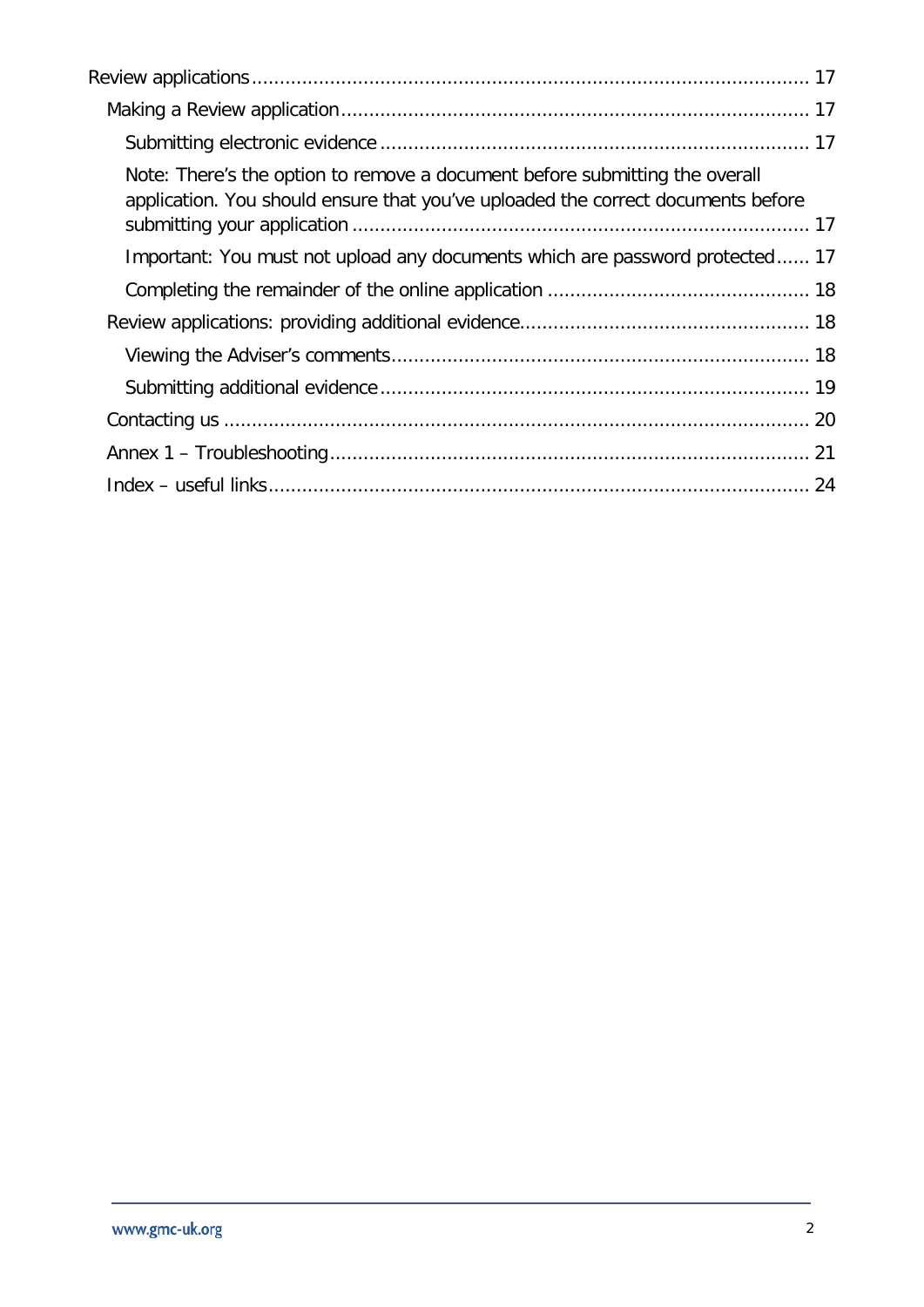## <span id="page-2-0"></span>**Introduction**

This guide has been produced to aide applicants applying for the Certificate of Eligibility for Specialist or GP Registration (CESR/CEGPR) via GMC Online.

### <span id="page-2-1"></span>**Electronic evidence**

Electronic evidence should be uploaded for each of the different evidence sections of the CESR/CEGPR application. The online application remains open for 12 months, meaning that it can be used as a portfolio to gather evidence against each of the different sections.

The online application allows Applications Advisers to share guidance with you electronically through GMC Online, making the application process faster and more secure.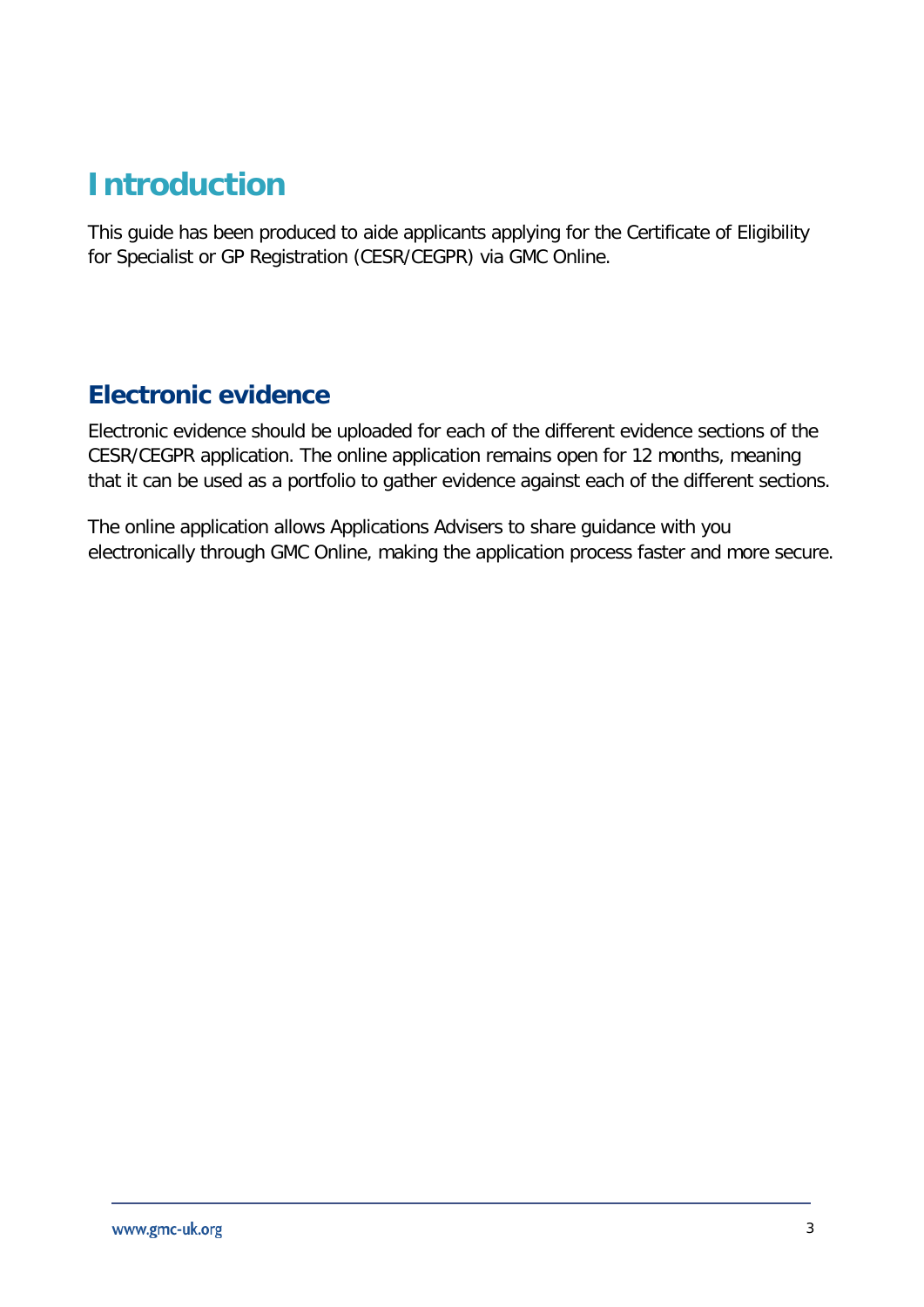### <span id="page-3-0"></span>**What can I upload?**

It's important that you provide the evidence requested for each area of the CESR/CEGPR application.

Through the online application, you should only upload the following electronic files:



All documents that you upload will be stored in a read only format for you in GMC Online. Once you upload a document it won't be possible to update it unless you remove the whole document and re-upload it.

**We ask that you don't provide file types other than those listed above as the quality in other file types isn't as good, therefore we're unlikely to be able to accept them.**

**Please note: any Excel files with more than one sheet must be converted to .pdf.**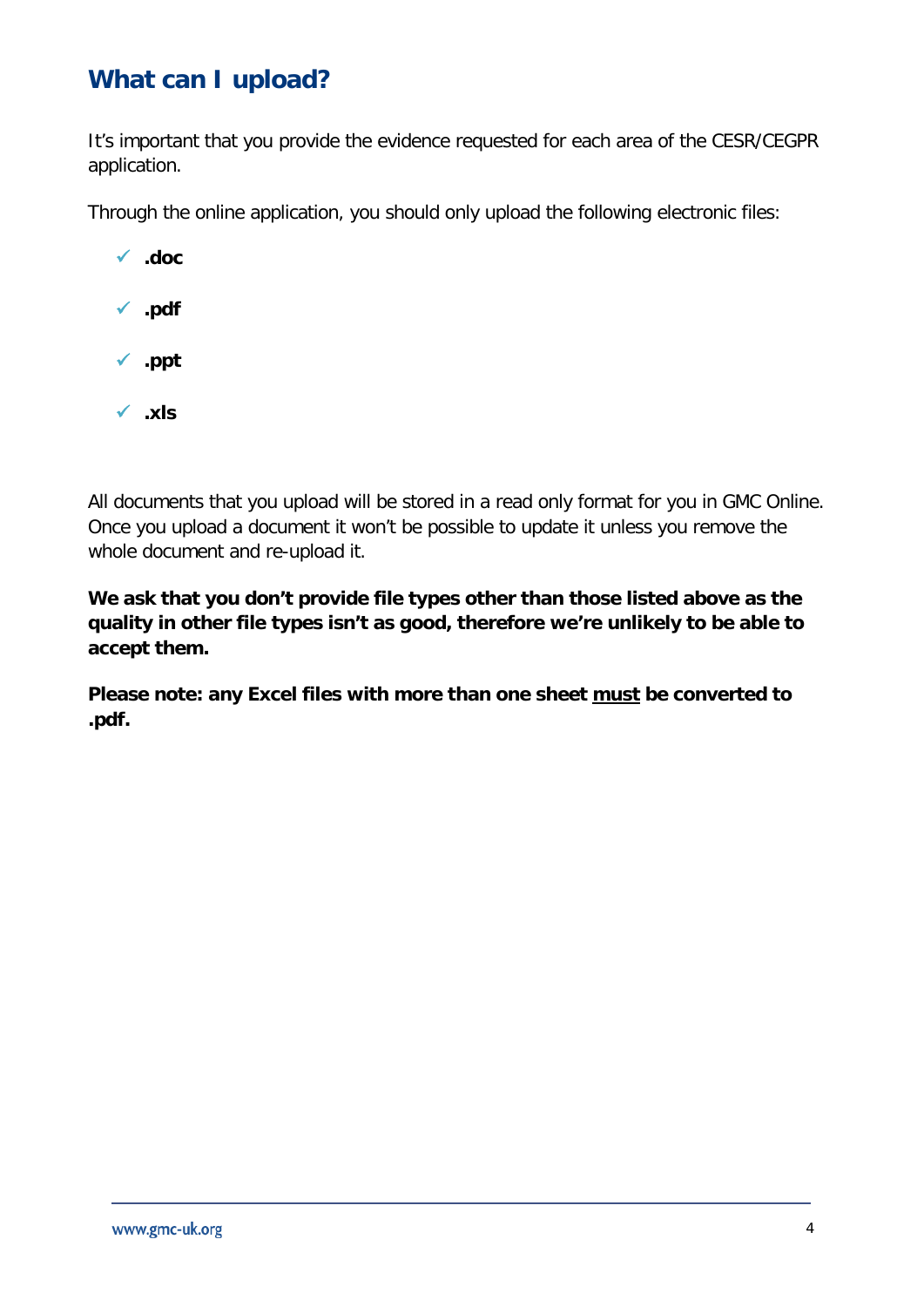### <span id="page-4-0"></span>**Handy hints for your CESR/CEGPR application**

Our website contains lots of guidance to help you with your CESR/CEGPR application – a list of useful links can be found in the index.

Our Applications Advisers have produced a list of their top tips for CESR/CEGPR applicants:

- **1 Group your evidence** you don't need to upload every document separately and should group this according to the table below – you shouldn't provide more than 150 uploads in your application (around 1000 pages of evidence)
- **2 Describe your documents** ensure your documents have a title that matches your evidence pro-forma and provide a concise and accurate description for each upload – if your evidence isn't clear it will be returned to you
- **3 Don't duplicate** don't provide the same piece of evidence more than once as it will take us longer to process your application – you can crossreference evidence in the summary of evidence you're providing for a section in your application
- **4 Verification of evidence** it's important that your evidence meets these requirements. If it hasn't been verified, it won't be seen by the Royal College or Faculty. Further guidance on verification can be found [here](https://www.gmc-uk.org/registration-and-licensing/join-the-register/registration-applications/cesr-cegpr-application-process/verification)
- **5** Ensure you **submit evidence of your eligibility** this should be either a specialist medical qualification or an employment letter detailing the specialist medical training that makes you eligible
- **6 Familiarise yourself with the curriculum** this is what your application will be assessed against; it's vital that you can demonstrate your equivalence to this in full
- **7 Read the specialty specific guidance** (SSG) for the specialty you're applying in – the online application gives a brief overview of what's required for each area of the application; the SSG goes into much more detail
- **8** Make sure your **evidence is anonymised** any evidence that doesn't meet [anonymisation](https://www.gmc-uk.org/registration-and-licensing/join-the-register/registration-applications/specialist-application-guides/specialist-registration-cesr-or-cegpr/how-do-i-anonymise-my-evidence) requirements won't be seen by the Royal College or Faculty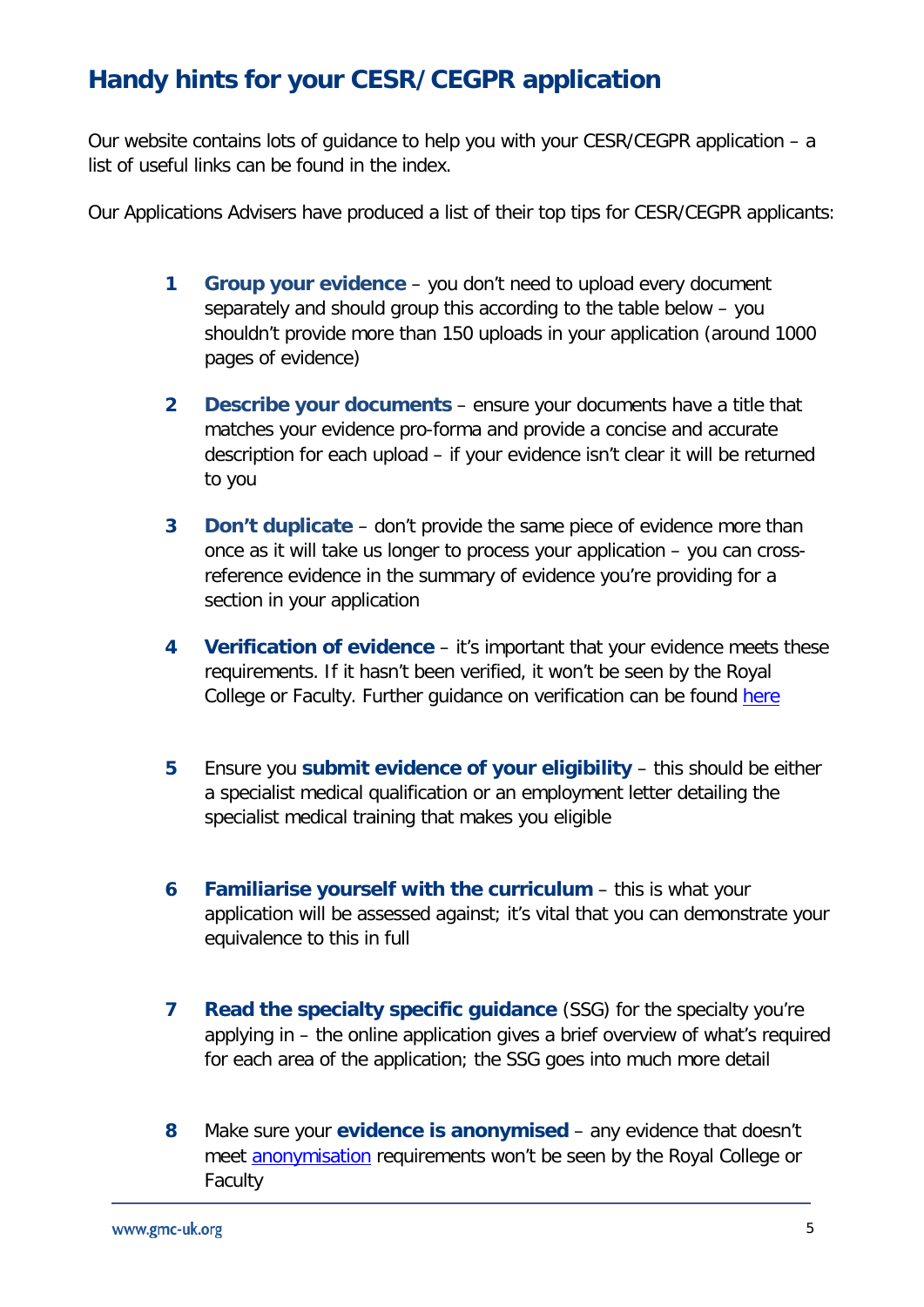- **9** Make sure your **CV meets our [guidance](https://www.gmc-uk.org/registration-and-licensing/join-the-register/registration-applications/structuring-your-cv-for-a-specialist-or-gp-registration-application)**; and your employment history matches your CV
- **10 Listen to your adviser** they are experts in processing these applications

### <span id="page-5-0"></span>**Evidence statuses**

- **Not started** this is the default status and indicates that you have not yet started an evidence section
- **In progress** whilst you collate the evidence for your application, you can select this status. This allows you to keep track of which sections of the application you'll need to revisit
- **Evidence uploaded** if you're providing electronic evidence for a particular section, you should select this status. If you're providing a mixture of hardcopy and electronic evidence for a particular section, select this status and tick the box to confirm that additional hardcopy evidence will be provided
- **Not submitting evidence** if you're not providing any evidence for a particular section, you should select this status and provide details of why you aren't providing evidence
- **Hardcopy evidence only** if you're only providing hardcopy evidence for a particular section, select this status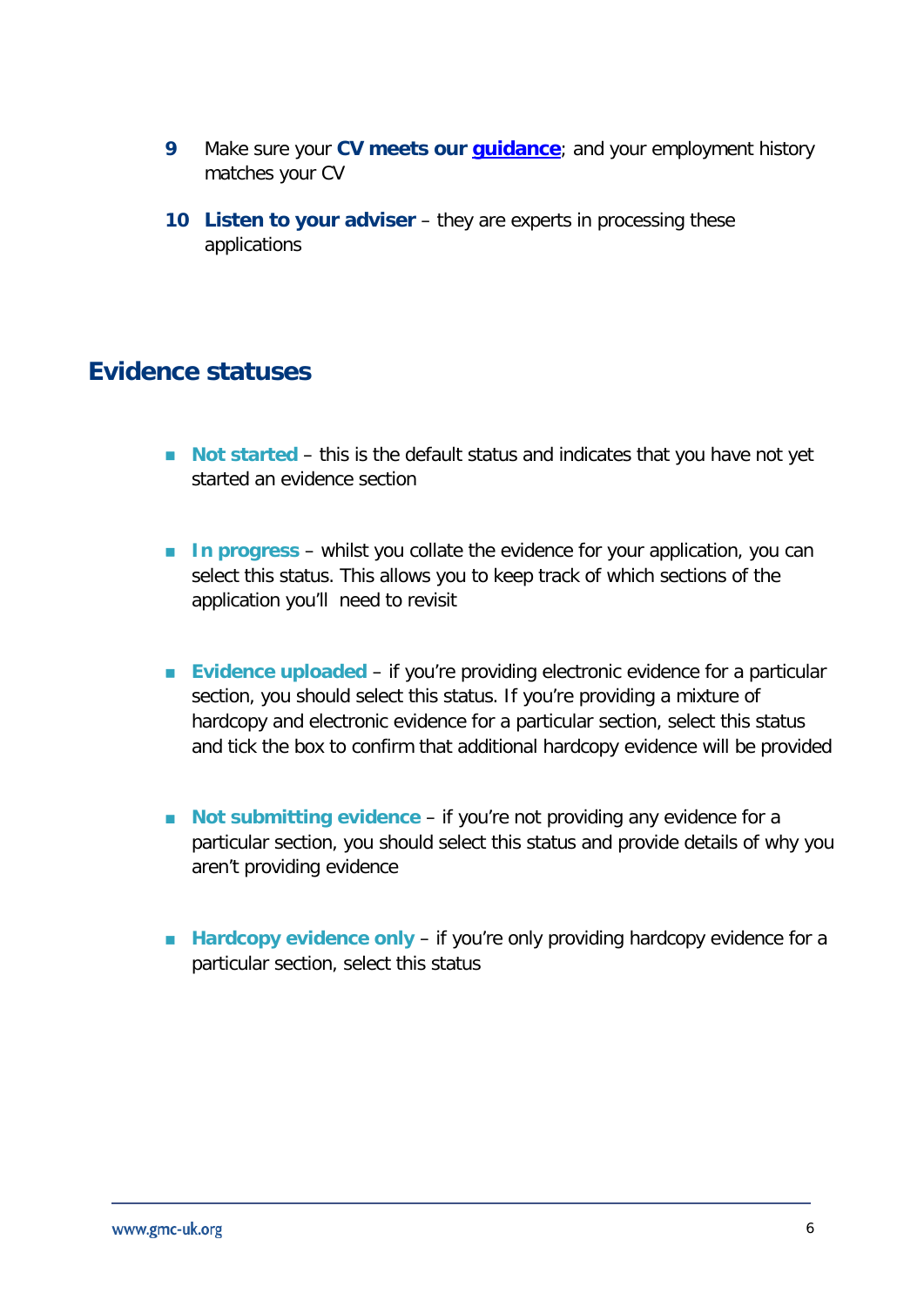### <span id="page-6-0"></span>**Documentary evidence**

Below you'll find a table outlining which types of evidence you can upload electronically and an example of the description you could provide for each evidence type. You need to provide a clear and concise description for each document that you're uploading.

You should group evidence together as noted below **before** uploading your evidence rather than uploading each piece of evidence individually**. You cannot submit documents from different hospitals/institutions in one attachment.** Where you have the same type of document, you can group these but will need to group them in to separate hospital/institution and upload as separate attachments.

Ensure that documents which have multiple pages are fully anonymised before you upload them. If one page in an uploaded document has not been anonymised the **whole** document including the data will be deleted from your application and need to be resubmitted.

Do not upload blank pages within your documents.

You should also refer to the [Specialty Specific Guidance \(SSG\)](https://www.gmc-uk.org/registration-and-licensing/join-the-register/registration-applications/specialty-specific-guidance-for-cesr-and-cegpr) for information on any further specific requirements on presentation of your evidence for the specialty you are applying in which may not be listed below.

All evidence which needs translating will need to be submitted as hard copy in line with our quidance.

#### <span id="page-6-1"></span>**Document title**

You must give an appropriate title to each document you upload electronically. The title of the document must list (unless otherwise suggested below):

- $\blacksquare$  The type of document it is
- $\blacksquare$  The date of the document, or dates the document covers
- $\blacksquare$  The institution the document is from

It's really important you use the naming conventions and evidence groupings suggested below for evidence you're uploading electronically – this will help us process your application more quickly.

**Note:** The name of the file you're uploading cannot be the same for different attachments or include any of the following characters: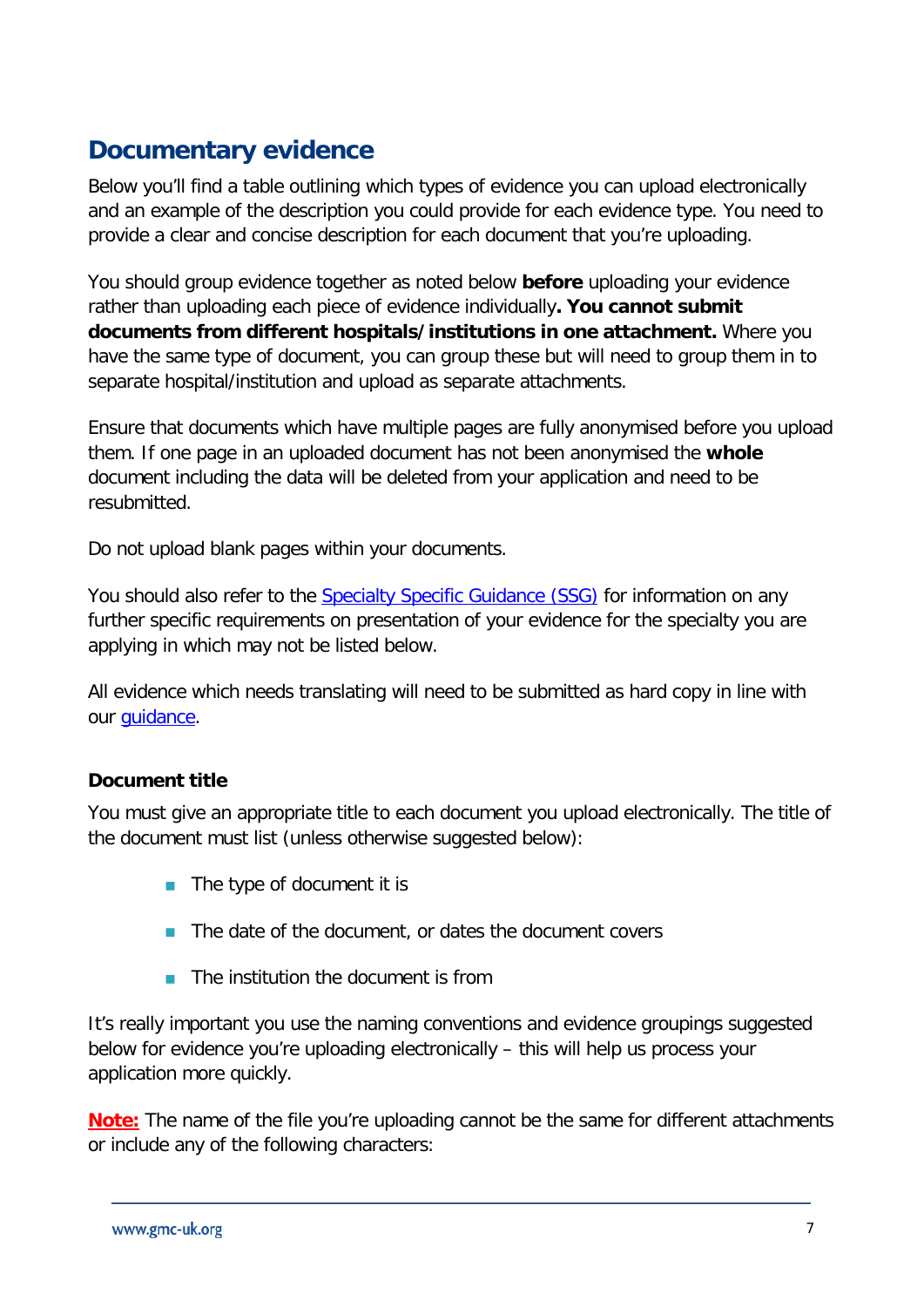#### **\ / : \* ? "< > |**

**If you upload a document with one of the above characters in the title of the document, we will not be able to view this in your application.** Please ensure none of the file names of your documents include the above before uploading these in the application.

| Type of evidence I am<br>submitting                                                                  | How can I upload<br>this evidence?                                          | Can I submit this<br>evidence online?                                                                                                                | <b>Example of what</b><br>document should<br>be called                                      |
|------------------------------------------------------------------------------------------------------|-----------------------------------------------------------------------------|------------------------------------------------------------------------------------------------------------------------------------------------------|---------------------------------------------------------------------------------------------|
| <b>Primary Medical</b><br><b>Qualification (PMQ) -</b><br>application with full<br>registration only | N/A                                                                         | As this evidence<br>needs authenticating<br>this must be<br>submitted as a hard<br>copy                                                              | <b>MB BCh Oxford</b><br>University 1982                                                     |
| <b>Specialist Medical</b><br><b>Qualification (SMQ)</b>                                              | Upload each<br>qualification you are<br>providing as a separate<br>document | Yes, however if your<br>SMQ is from outside<br>the UK this will need<br>authenticating and<br>must be submitted<br>as a hard copy                    | <b>MRCP 2012</b>                                                                            |
| <b>Curriculum or syllabus</b>                                                                        | Upload each curriculum<br>you are providing as a<br>separate document       | Yes, however if your<br>curriculum is from<br>training outside the<br>UK this will need<br>authenticating and<br>must be submitted<br>as a hard copy | Clinical Radiology<br><b>Specialty Curriculum</b><br>-Mumbai University<br>Hospitals - 2007 |
| <b>Specialist registration</b><br>outside the UK                                                     | N/A                                                                         | As this evidence<br>needs authenticating<br>this must be<br>submitted as a hard<br>copy                                                              | CGS Egyptian<br>Medical Syndicate<br>2018                                                   |
| <b>Honours and prizes</b>                                                                            | Group evidence in this<br>section as one bundle                             | Yes                                                                                                                                                  | Honours and prizes<br>2015-2018                                                             |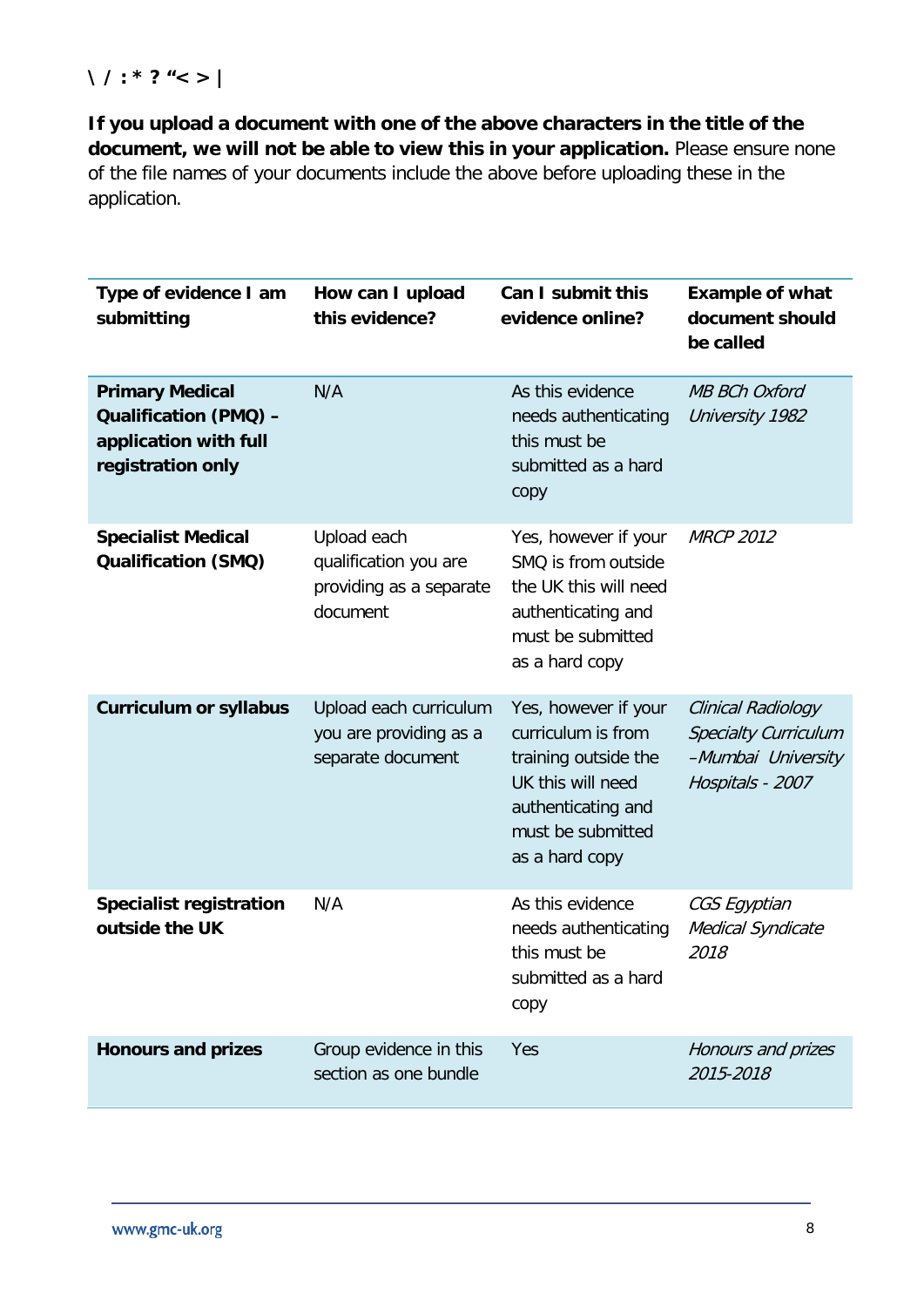| Other relevant<br>qualifications and<br>certificates       | Group evidence in this<br>section as one bundle                                                                | Yes | Other relevant<br>qualifications 2015-<br>2018                                      |
|------------------------------------------------------------|----------------------------------------------------------------------------------------------------------------|-----|-------------------------------------------------------------------------------------|
| <b>Appraisals</b>                                          | Group by hospital /<br>institution                                                                             | Yes | Appraisals 2016 -<br>2019 Stepping Hill<br>Hospital                                 |
| Assessments / SLEs /<br><b>WPBAs</b>                       | Group by hospital /<br>institution<br>Also refer to your SSG<br>to see if there are any<br>other requirements. | Yes | DOPS - Stepping<br>Hill Hospital - 2015-<br>2016                                    |
| <b>Ritas, ARCPs and</b><br>training assessments            | Group evidence in this<br>section by year of<br>training                                                       | Yes | ARCP outcome 1<br>ST3                                                               |
| 360 and multisource<br>feedback                            | Group evidence in this<br>section as one bundle                                                                | Yes | 360 feedback 2015-<br>2018                                                          |
| <b>Personal development</b><br>plan (PDP)                  | Group by hospital /<br>institution                                                                             | Yes | PDP 2015-2018<br><b>Stepping Hill</b><br>Hospital                                   |
| <b>Logbooks</b>                                            | Group by hospital /<br>institution<br>We suggest you divide<br>these by year                                   | Yes | Logbook<br>01/01/2017-<br>07/07/2017<br><b>Stepping Hill</b><br>Hospital            |
| Consolidation,<br>cumulative data sheets<br>and statistics | Group by hospital /<br>institution                                                                             | Yes | Total procedures<br>$2015 - 2017 -$<br><b>Stepping Hill</b><br>Hospital             |
| <b>Medical reports</b>                                     | Group by procedure /<br>competence covered<br>and institution                                                  | Yes | Medical reports for<br>acute presentations<br>- Stepping Hill<br>Hospital 2015-2017 |
| <b>Case histories</b>                                      | Group by procedure /<br>competence covered<br>and institution                                                  | Yes | Case histories for<br>acute presentations                                           |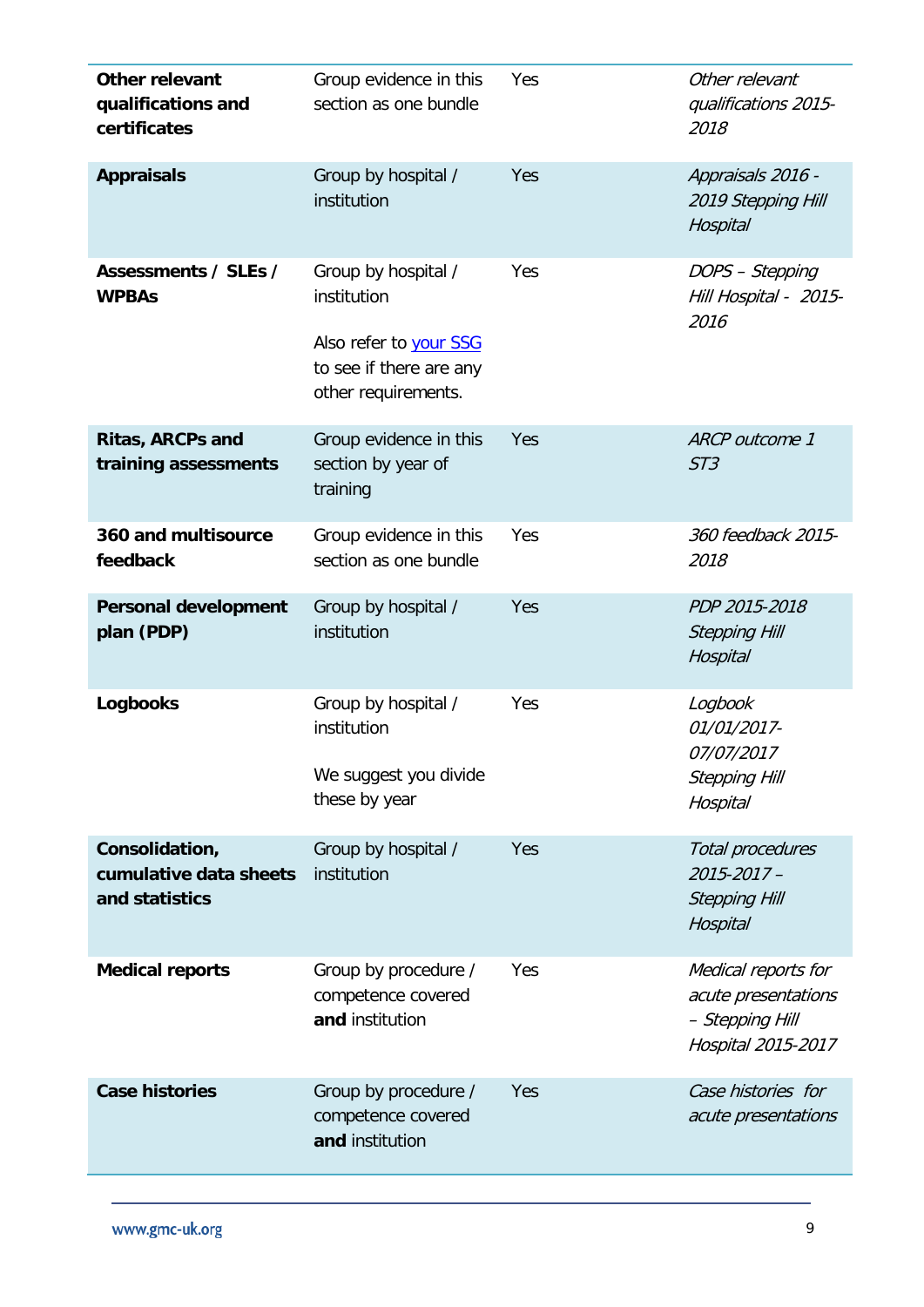|                                                                 |                                                               |     | - Stepping Hill<br>Hospital 2015-2017                                                    |
|-----------------------------------------------------------------|---------------------------------------------------------------|-----|------------------------------------------------------------------------------------------|
| <b>Referral letters</b>                                         | Group by procedure /<br>competence covered<br>and institution | Yes | Referral letters for<br>surgical opinion -<br><b>Stepping Hill</b><br>Hospital 2015-2017 |
| <b>Patient lists</b>                                            | Group by hospital /<br>institution                            | Yes | Outpatient clinics list<br>2015-2016 -<br><b>Stepping Hill</b><br>Hospital               |
| Departmental (or<br>trust) workload<br><b>statistics</b>        | Group by hospital /<br>institution                            | Yes | Department<br>statistics - Stepping<br>Hill Hospital - 2016-<br>2017                     |
| Rotas, timetables and<br>job plans                              | Group by hospital /<br>institution                            | Yes | On call rotas -<br><b>Stepping Hill</b><br>Hospital 2017-2019                            |
| <b>Courses relevant to the</b><br>curriculum                    | Group your evidence in<br>this section as one<br>bundle       | Yes | Courses relevant to<br>the curriculum $-$<br>2015-2017                                   |
| <b>Employment letters,</b><br>job descriptions and<br>job plans | Group by hospital /<br>institution                            | Yes | Employment letter,<br>contract and job<br>plan - Stepping Hill<br>Hospital 2013-2014     |
| <b>Research publications</b><br>and presentations               | Group by hospital /<br>institution                            | Yes | Presentations -<br><b>Stepping Hill</b><br>Hospital - 2015-<br>2016                      |
| <b>CPD</b>                                                      | Group evidence in this<br>section as one bundle               | Yes | CPD diary and<br>certificates 2015-<br>2018                                              |
| Membership of<br>professional bodies<br>and organisations       | Group evidence in this<br>section as one bundle               | Yes | Membership details<br>2015-2017                                                          |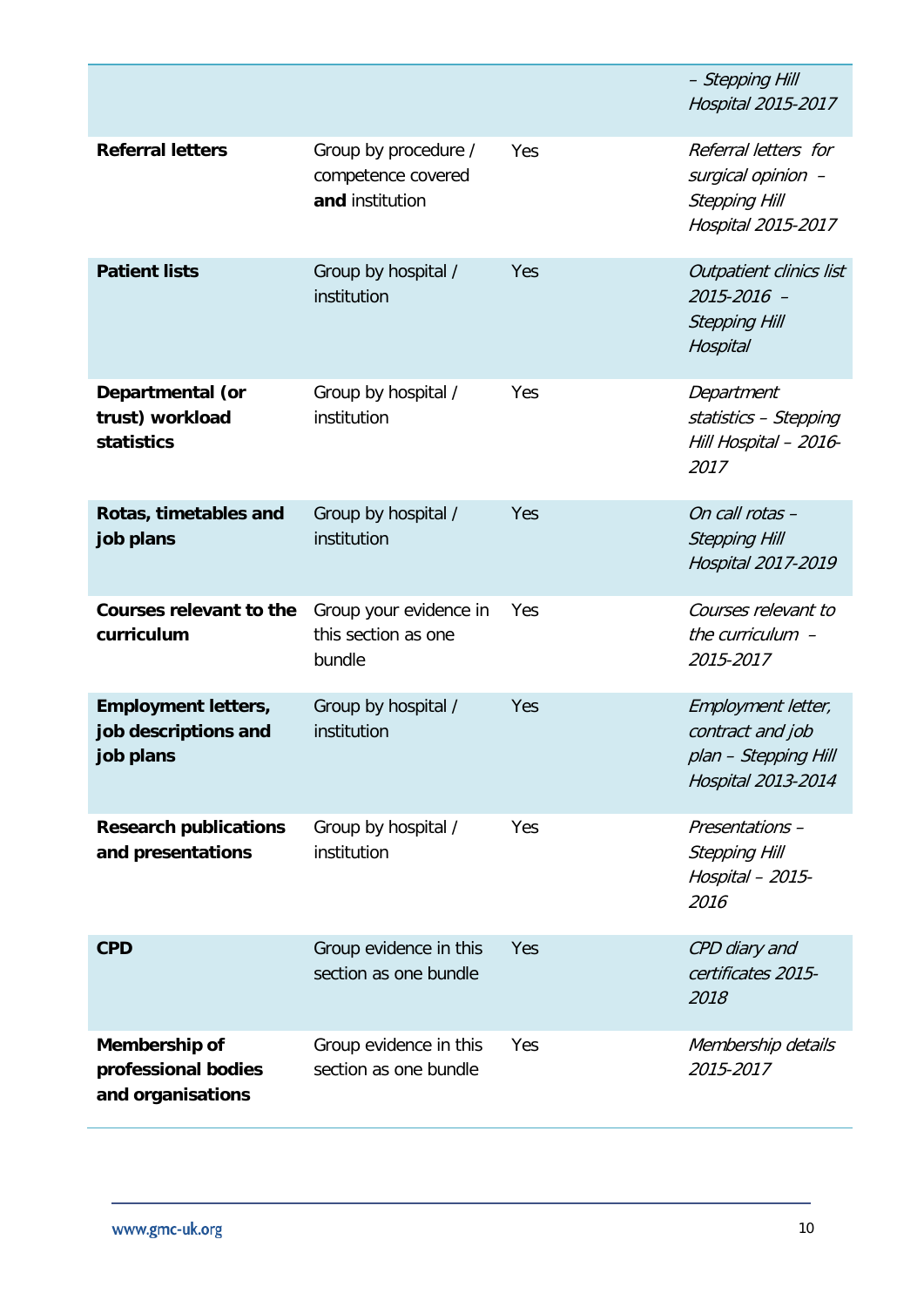| <b>Teaching and training</b>                             | Group by hospital /<br>institution         | Yes | Rota, lecture slides<br>and feedback -<br>Stepping Hill - 2017                                 |
|----------------------------------------------------------|--------------------------------------------|-----|------------------------------------------------------------------------------------------------|
| <b>Audit</b>                                             | Group evidence relating<br>to each audit   | Yes | 'Audit and re-audit<br>on clinical outcomes<br>2015-2016'-<br><b>Stepping Hill</b><br>Hospital |
| <b>Reflective diaries</b>                                | Group all this evidence<br>in one document | Yes | Reflective diaries<br>2014-2019                                                                |
| <b>Service improvement</b><br>and clinical<br>governance | Group by hospital /<br>institution         | Yes | MDT attendance<br>and minutes -<br><b>Stepping Hill</b><br>Hospital - 2017                     |
| <b>Health and Safety</b>                                 | Group evidence in one<br>bundle            | Yes | Mandatory training<br>2016-2019                                                                |
| Communication                                            | Group by hospital /<br>institution         | Yes | Communication<br>evidence - Stepping<br>Hill Hospital 2015-<br>2016                            |
| <b>Working in</b><br><b>Multidisciplinary teams</b>      | Group by hospital /<br>institution         | Yes | <b>MDT</b> attendance<br>and minutes -<br><b>Stepping Hill</b><br>Hospital - 2017              |
| <b>Management and</b><br>leadership experience           | Group by hospital /<br>institution         | Yes | Rota management -<br><b>Stepping Hill</b><br>Hospital 2016-2017                                |
| <b>Chairing meetings and</b><br>leading projects         | Group by hospital /<br>institution         | Yes | Review of<br>medications<br>prescribed -<br><b>Stepping Hill</b><br>Hospital 2015-2016         |
| <b>Testimonials from</b><br>colleagues                   | Group by hospital /<br>institution         | Yes | Testimonials from<br>colleagues at                                                             |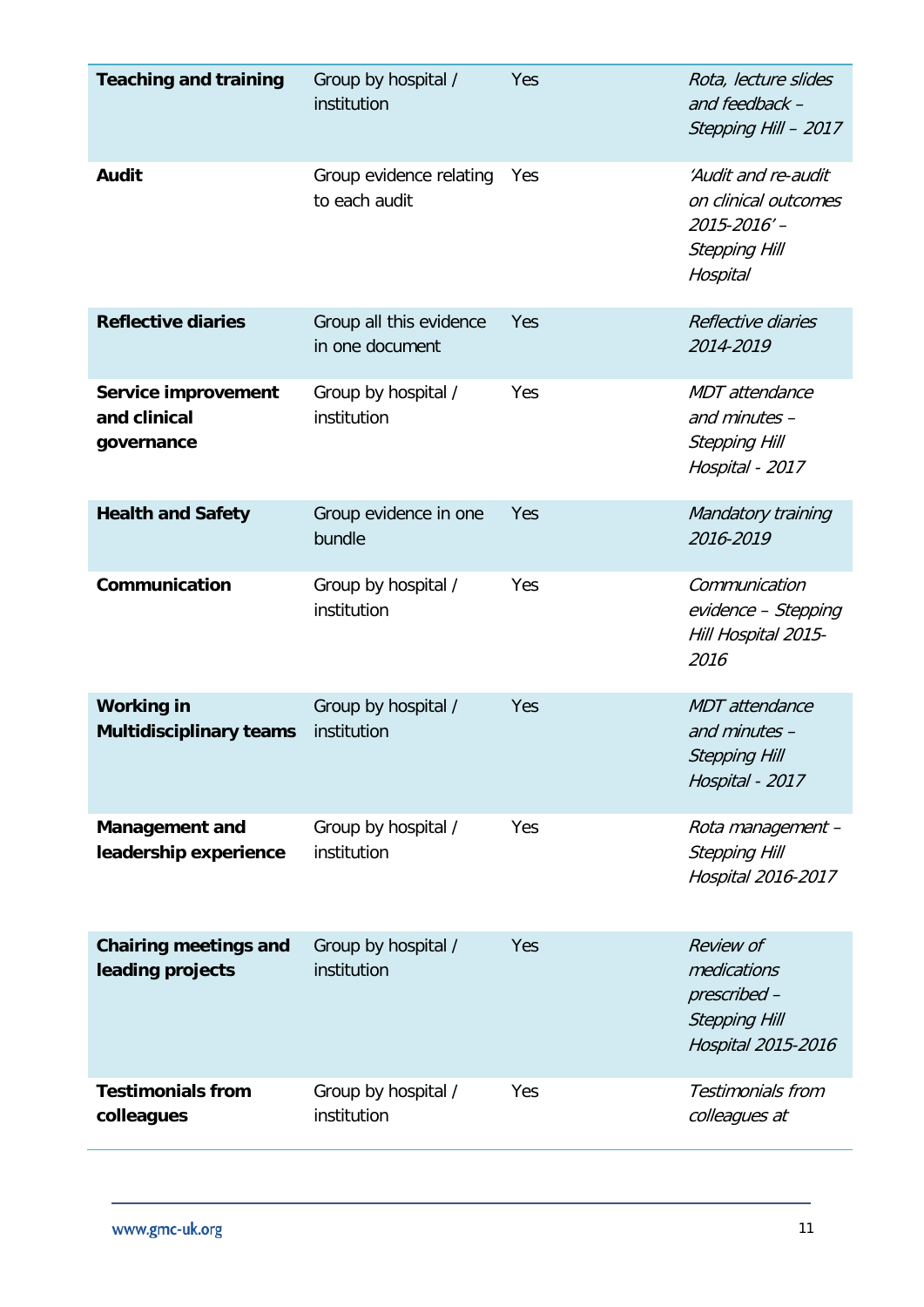|                          |                                                 |     | <b>Stepping Hill</b><br>Hospital 2015-2018            |
|--------------------------|-------------------------------------------------|-----|-------------------------------------------------------|
| <b>Thank you letters</b> | Group evidence in this<br>section as one bundle | Yes | Thank you letters<br>2015-2018                        |
| <b>Complaints</b>        | Group by hospital /<br>institution              | Yes | Complaints -<br><b>Stepping Hill</b><br>Hospital 2018 |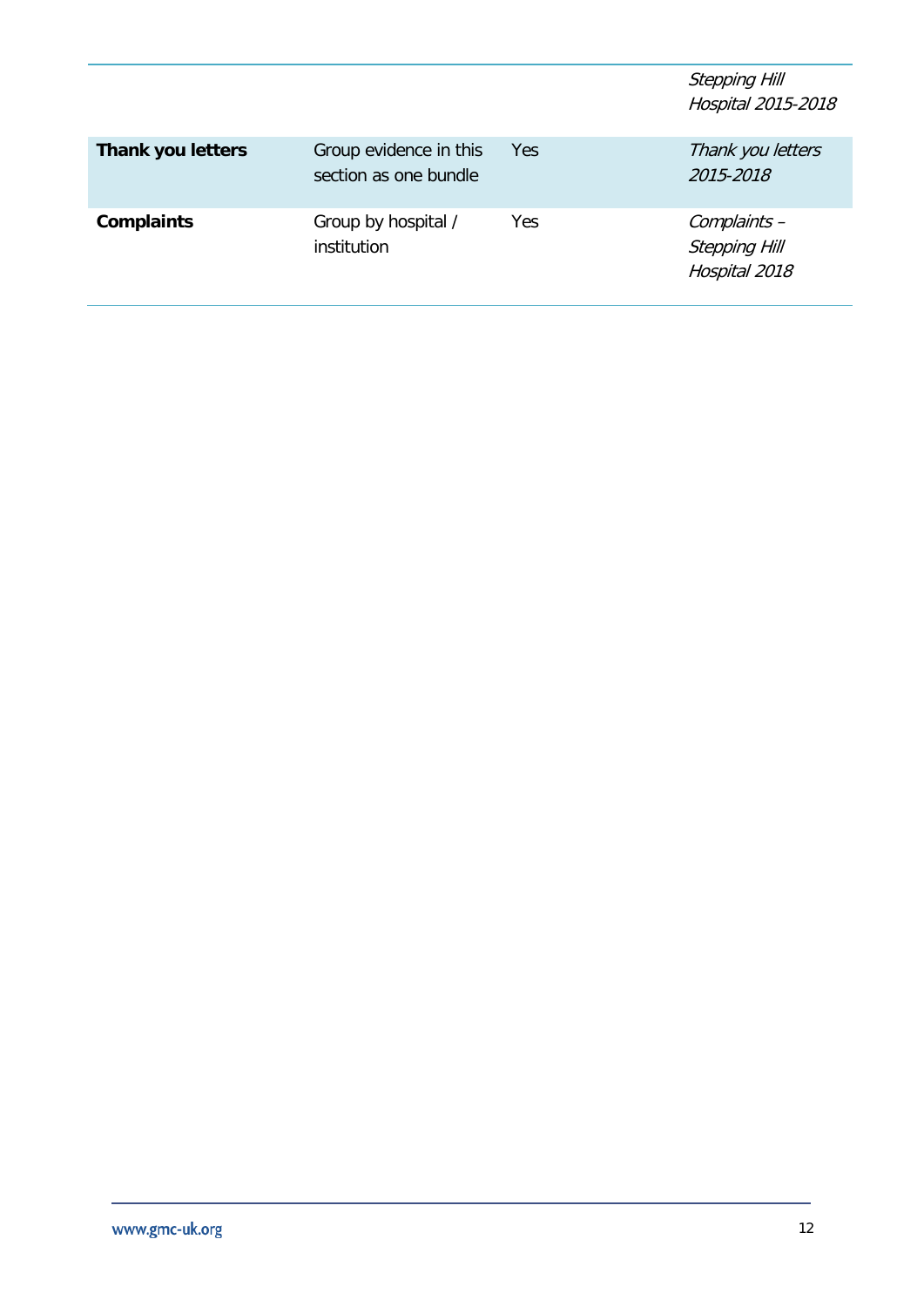## <span id="page-12-0"></span>**The online application**

### <span id="page-12-1"></span>**First steps**

Before you can begin your CESR/CEGPR application, you must have a GMC Online account. You can register for a GMC Online account through the **GMC website**.

If you already have a GMC Online account, you will need to log on to this. If you do **not** have a GMC Online account, you will need to create one.

There is a step by step guide available on our website, showing you the screens in GMC Online you'll need to work through.

#### <span id="page-12-2"></span>**Specialty details**

- **a** If you're unsure whether your specialty is an approved CCT specialty, please refer to the [GMC approved CCT curricula list.](https://www.gmc-uk.org/education/standards-guidance-and-curricula/curricula)
- **b** Once you have added the specialty, you will be asked to **confirm** that the specialty details are correct.

**Note:** once confirmed, it will not be possible to change your specialty without withdrawing the whole application and starting again

#### <span id="page-12-3"></span>**Qualification details and professional experience**

- **a** You'll need to record all of your relevant qualifications this should include:
	- **Primary medical qualification (PMQ)**
	- **Postgraduate specialist medical qualifications (SMQ)**
	- **Combined Control** Chern relevant qualifications
- **b** For each qualification that you list, you must include:
	- $\blacksquare$  Full title of the qualification
	- **University or awarding body, including country**
	- **Award date**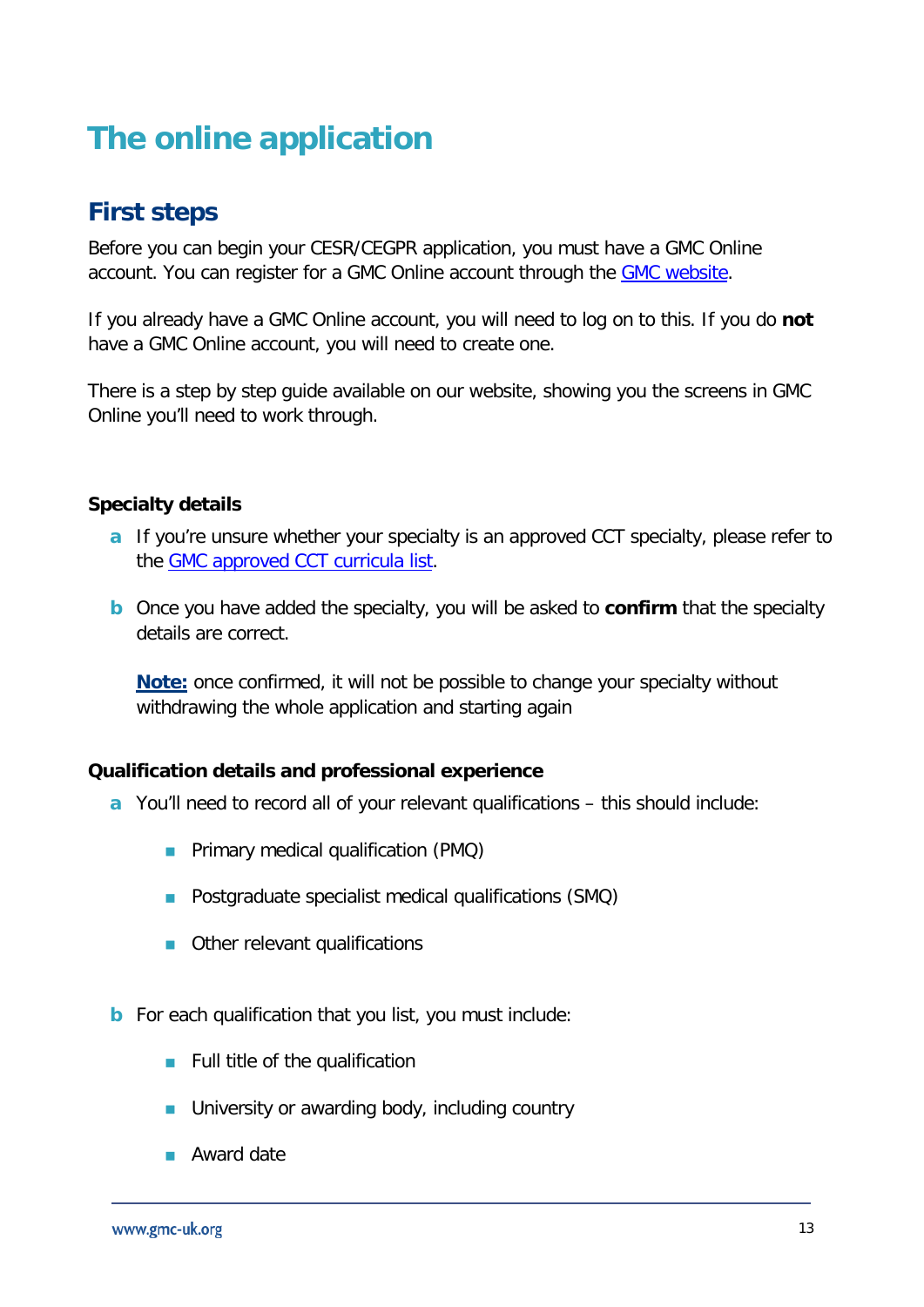**c** You'll need to enter the details of your work history (professional experience). You should provide details of **all** the posts you've held since you were awarded your PMQ.

**Note:** you should start with the most recent and work backwards. You'll also need to account for any periods where you were unemployed or not engaged in medical practice. Further guidance on listing your professional experience can be found [here.](https://www.gmc-uk.org/registration-and-licensing/join-the-register/registration-applications/specialist-application-guides/specialist-registration-cesr-or-cegpr/how-do-i-list-my-evidence)

#### <span id="page-13-0"></span>**Adding details of your referees**

**a** As part of your CESR/CEGPR application, you must nominate a minimum of four referees. For advice on selecting your referees, you should refer to our quidance.

**Note:** You must select whether the referee is your primary referee – for further help refer to our [guidance.](https://www.gmc-uk.org/registration-and-licensing/join-the-register/registration-applications/guidance-on-choosing-referees) If your referee has GMC registration, you **must** provide their GMC reference number

#### <span id="page-13-1"></span>**Registration and licensing history**

**a** You'll need to add the details of all medical regulatory authorities that you've held registration with in the last five years

**Note:** you do **not** need to include your registration with the GMC

#### <span id="page-13-2"></span>**Your evidence summary**

- **a** The online application for CESR/CEGPR will allow you to upload your evidence electronically
- **b** The information in the online application mirrors the structure of your [SSG,](https://www.gmc-uk.org/registration-and-licensing/join-the-register/registration-applications/specialty-specific-guidance-for-cesr-and-cegpr) so its important you keep the SSG open whilst you complete the online application
- **c** In order to progress your application, you must ensure that you've selected a relevant status for each evidence section. A full list and description of the evidence statuses can be found at the start of this guide
- **d** You must also ensure that you've provided an appropriate description for each document you've uploaded. Please refer to the table above for further guidance

You cannot progress the application until all sections have been completed. If a section of the evidence summary remains incomplete you'll receive a specific error message – further information on error messages / troubleshooting can be found in [Annex 1.](#page-20-0)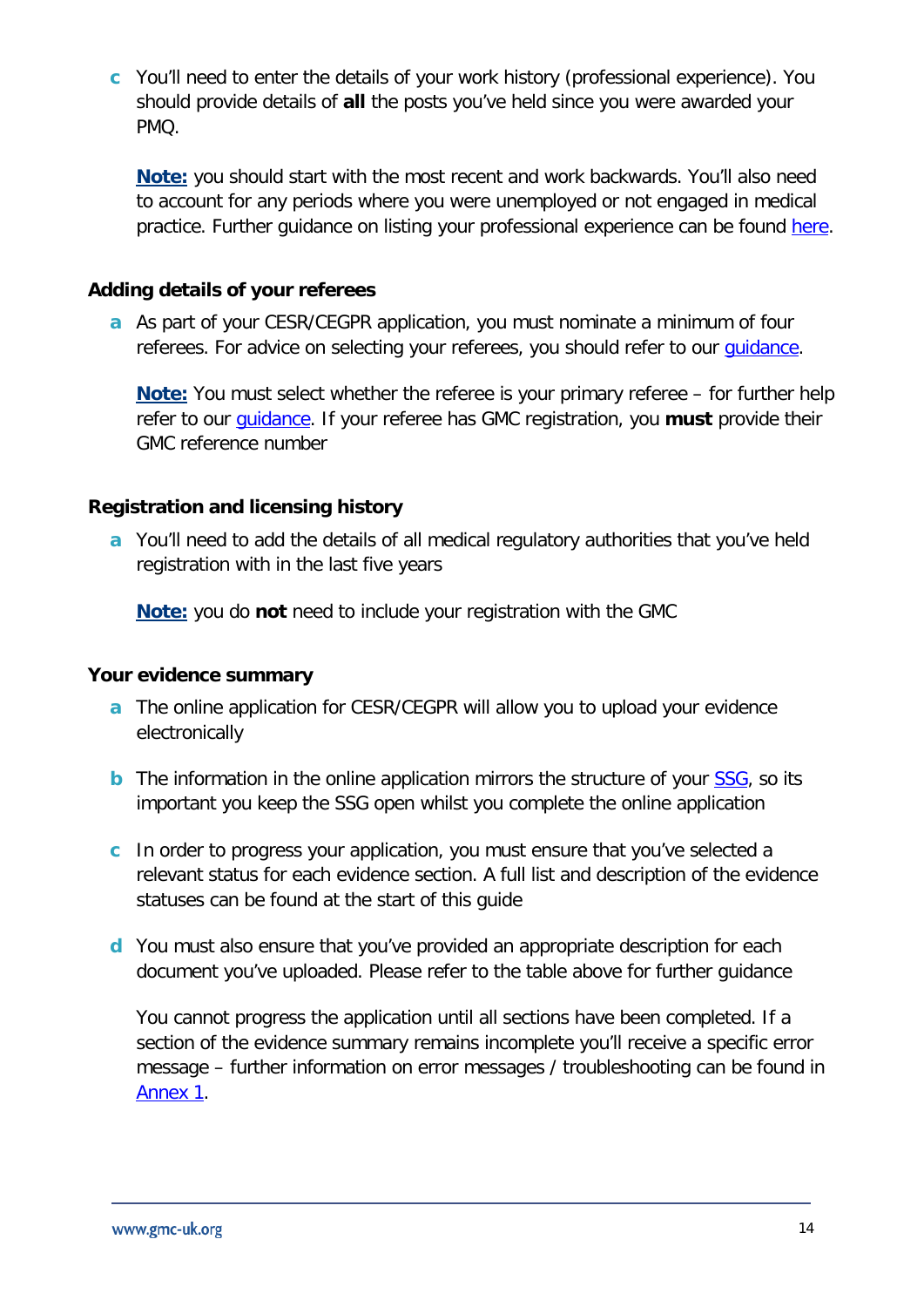**Note:** There's the option to remove a document before submitting the overall application. You should ensure that you've uploaded the **correct** documents before submitting your application.

#### <span id="page-14-0"></span>**Important: You must not upload any documents which are password protected**

#### <span id="page-14-1"></span>**Adding details of your verifiers**

**a** You must provide the details of a verifier for each hospital or institution that you are providing evidence from. For further details on verifying your evidence and selecting verifiers, please refer to our [guidance](https://www.gmc-uk.org/registration-and-licensing/join-the-register/registration-applications/cesr-cegpr-application-process/verification)

**Note:** if your verifier has GMC registration, you **must** provide their GMC reference number

#### <span id="page-14-2"></span>**Final declaration and payment**

- **a** Once you have completed all sections of the application, you'll be asked to agree to a final declaration, confirming that the information provided in your application is true and correct
- **b** To make the payment for your CESR/CEGPR application, follow the instructions on the payment pages. Further information regarding specialist/GP application fees can be found [here](https://www.gmc-uk.org/registration-and-licensing/managing-your-registration/fees-and-funding)

### <span id="page-14-3"></span>**Submitting additional evidence**

Once an Adviser on the Specialist Applications Team has reviewed your initial documentary evidence, they will provide you with information on:

- **Number** What evidence they've accepted
- What evidence they're unable to accept (including the reasons for this)
- Advice and guidance on how your application could be strengthened

You'll have up to 60 days to provide additional documentary evidence in support of your CESR/CEGPR application[\\*.](#page-14-4)

<span id="page-14-4"></span>If you've submitted a Review application, you'll have 30 days to provide additional evidence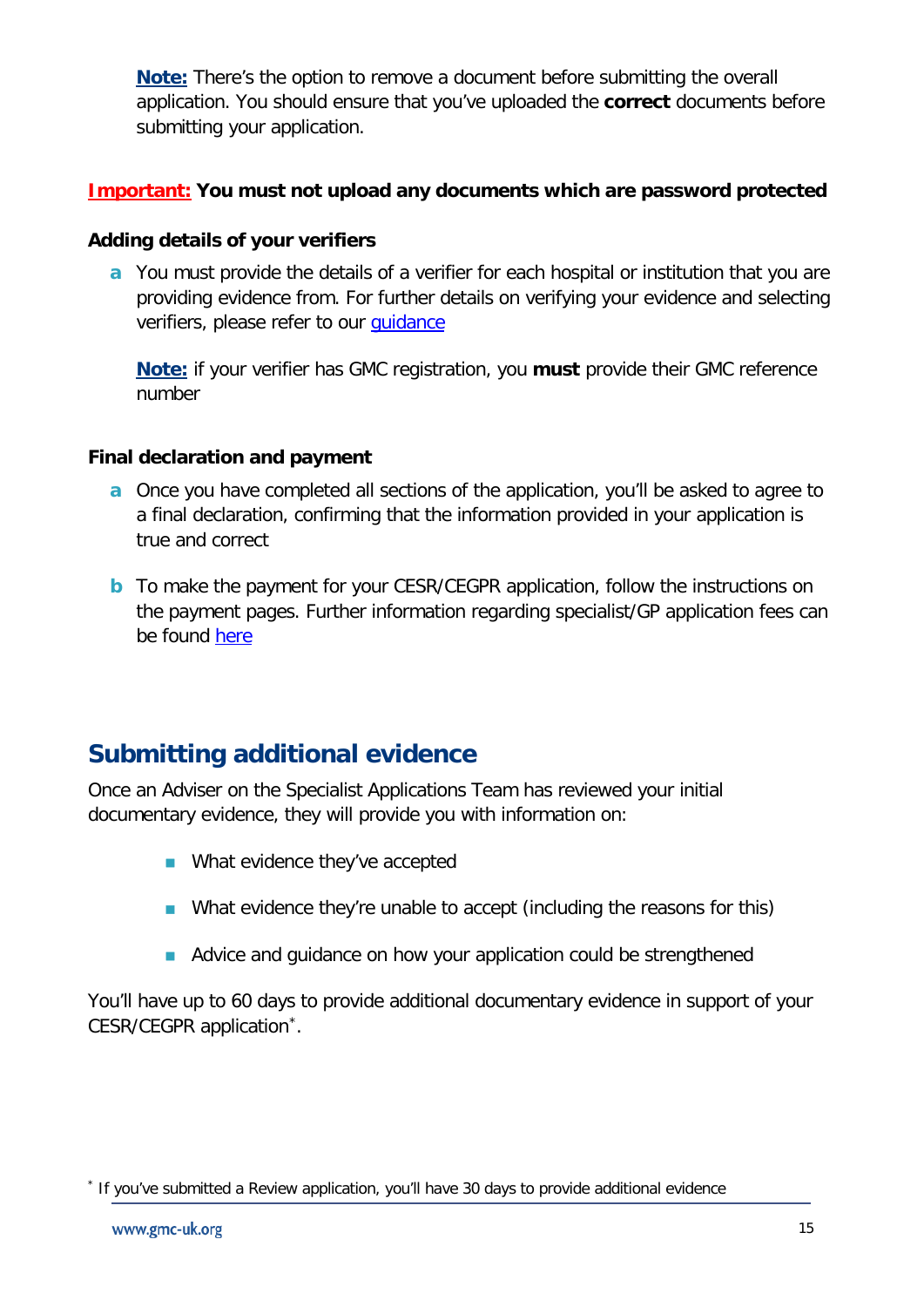#### <span id="page-15-0"></span>**Viewing the Adviser's comments**

- **a** You'll receive an email (to your GMC registered email address) informing you that the review of your initial CESR/CEGPR evidence has been completed. This will invite you to log on to your **GMC Online** account to view the comments
- **b** On your GMC Online account homepage there will be a '**View application documents**' button. Clicking on to this will allow you to see the Adviser's comments on the '**My Documents Summary**' page

**Note:** the comments provided by the Adviser are read only; you will **not** be able to edit the Adviser comments

**c** The Adviser will select a relevant status for each area of the application:

**Accepted** – all evidence submitted for this area has been accepted[†](#page-15-2)

**Further information required** – the Adviser has suggested ways that this area could be strengthened

**Not accepted** – evidence in this area has not been accepted<sup>[‡](#page-15-3)</sup>

**d** You have the option to **remove documents** with the status of '**Not Accepted**'. For example, if the Adviser suggests that the document isn't relevant (i.e. it's too old) you can remove it from your application

#### <span id="page-15-1"></span>**Submitting additional evidence**

Once you have reviewed your Adviser's comments you have the option to submit additional evidence to support your application.

There's the option to remove a document before submitting the overall application. You should ensure that you've uploaded the **correct** documents before submitting your application.

<span id="page-15-2"></span><sup>&</sup>lt;sup>†</sup> Subject to meeting the required verification checks – please see our verification quidance for further information

<span id="page-15-3"></span><sup>‡</sup> This evidence may not meet the GMC's evidence requirements – e.g. anonymisation / verification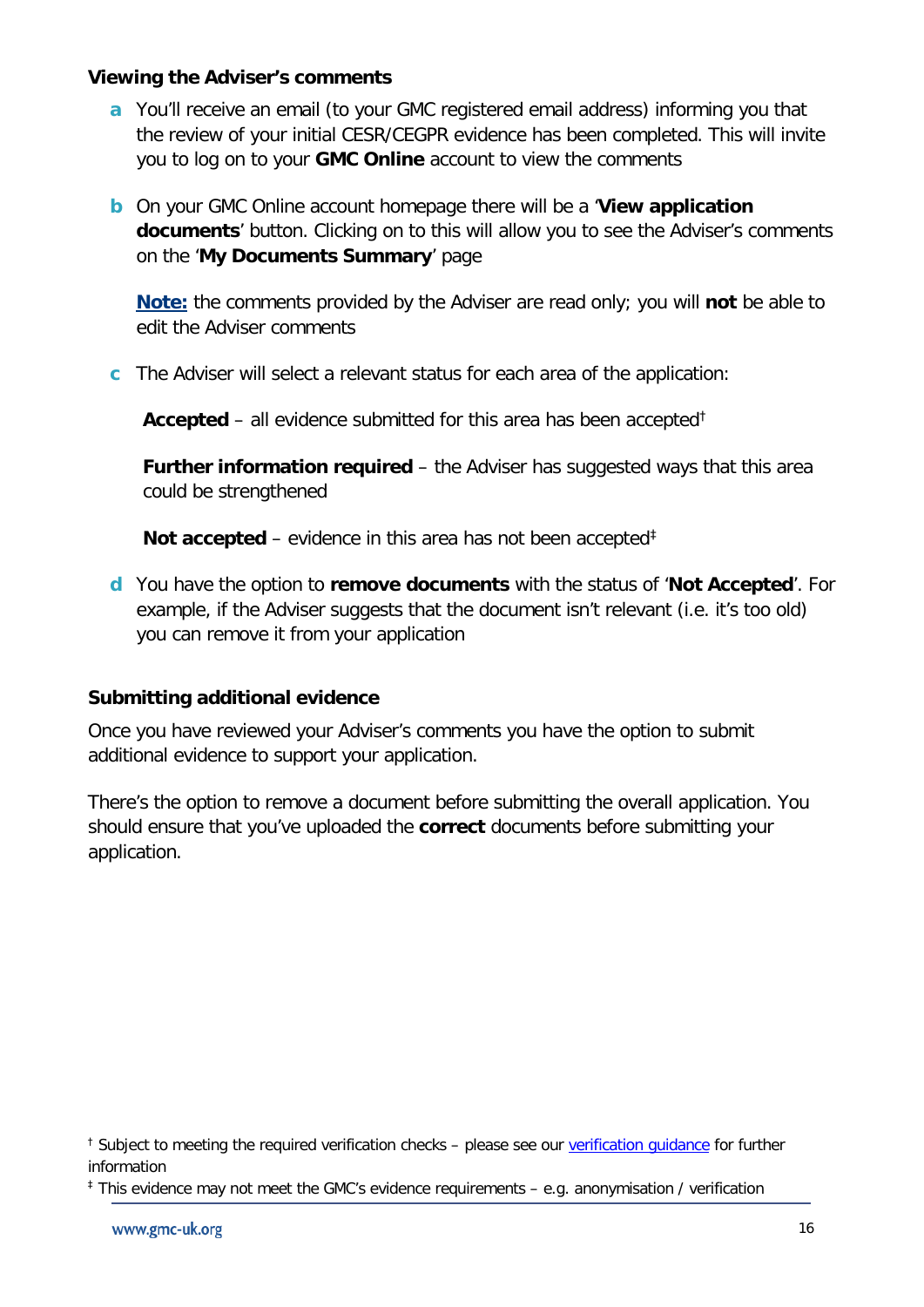## <span id="page-16-0"></span>**Review applications**

If you have recently received an unsuccessful decision for your CESR/CEGPR application, you will have the option to apply for a Review.

For this application you are only required to provide evidence to demonstrate that you've met the recommendations provided by the Royal College or Faculty in your initial CESR/CEGPR evaluation form. Further information on applying for a review can be found [here.](https://www.gmc-uk.org/registration-and-licensing/join-the-register/registration-applications/specialist-application-guides/review)

### <span id="page-16-1"></span>**Making a Review application**

#### <span id="page-16-2"></span>**Submitting electronic evidence**

You'll then be taken to the Recommendations page. This outlines the recommendations from your unsuccessful CESR/CEGPR application and provides you with the opportunity to upload electronic evidence to support these recommendations.

- **a Your CV and evidence pro-formas should be uploaded in Recommendation 1**
- **b** You need to provide a brief description of the evidence you're providing for each recommendation

**Note:** there's the option to provide any additional comments regarding the recommendation in the free text field below – for example, if you feel there has been a procedural error on our part

- **c** Once you have entered a description, you will need to select the relevant evidence status from the dropdown list. Please refer to the information earlier this guide for which status to choose
- **d** You must also ensure that you've provided an appropriate description for each document you've uploaded. Please refer to the table above for further guidance

<span id="page-16-3"></span>Note: **There's the option to remove a document before submitting the overall application. You should ensure that you've uploaded the correct documents before submitting your application**

<span id="page-16-4"></span>Important: **You must not upload any documents which are password protected**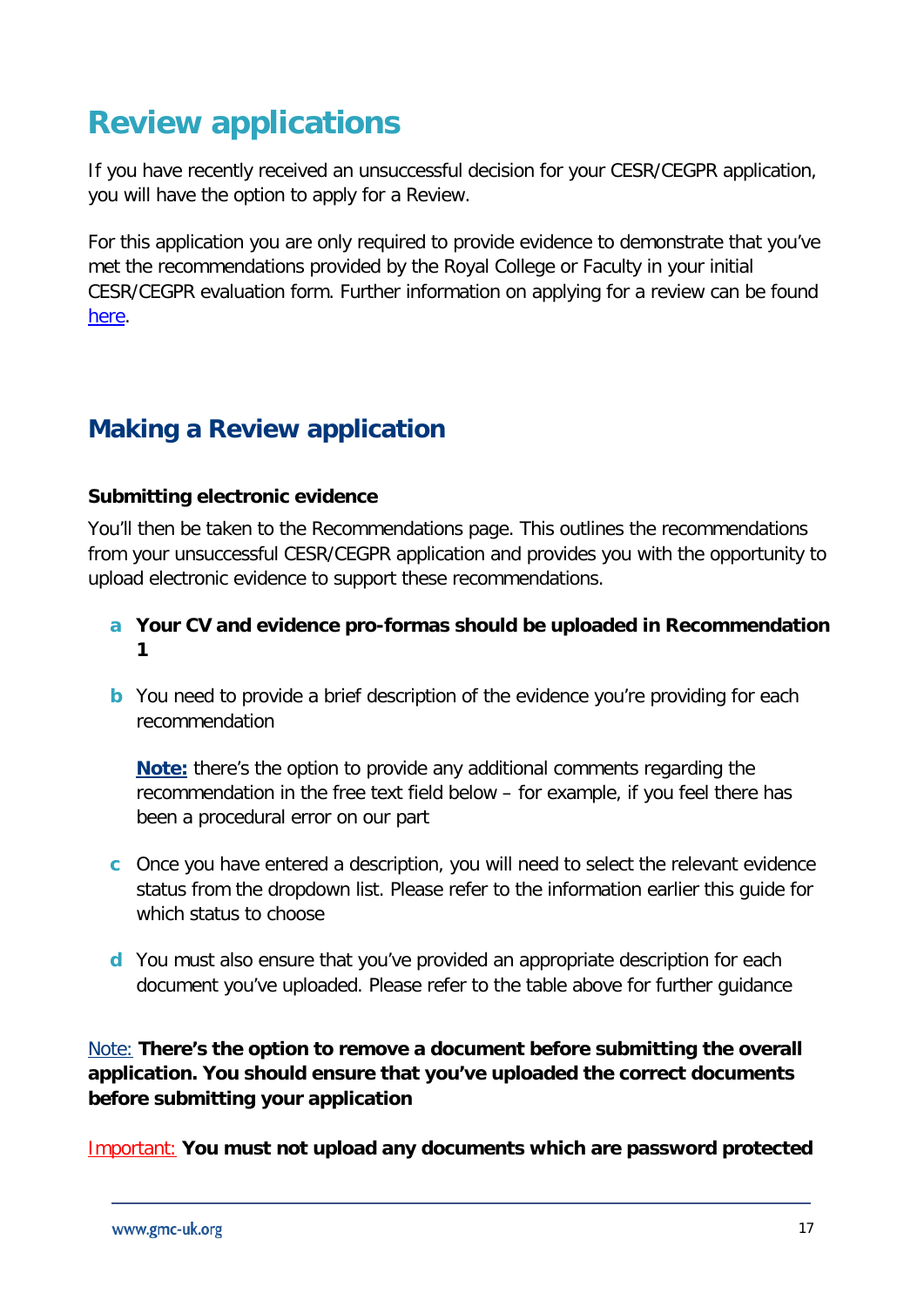#### <span id="page-17-0"></span>**Completing the remainder of the online application**

- **a** After uploading your documentary evidence in support of your Review application, you have the option to provide any additional comments. If you do not wish to make any further comments, you do not have to
- **b** You will need to enter the details of your **work history** (professional experience). You should provide details of **all** posts you've held since your last application
- **c** You will need to add the details of all medical regulatory authorities that you have held registration with in the last five years

**Note:** if you have not held registration or a licence with another medical regulatory authority **since your last application**, you do not need to provide any information. You should click the hyperlink as highlighted above

**d** To make the payment for your CESR/CEGPR application, follow the instructions on the payment pages. Further information regarding specialist/GP application fees can be found [here](https://www.gmc-uk.org/registration-and-licensing/managing-your-registration/fees-and-funding)

### <span id="page-17-1"></span>**Review applications: providing additional evidence**

Once an Adviser on the Specialist Applications Team has reviewed your initial documentary evidence, they will provide you with information on:

- **Number** What evidence they've accepted
- What evidence they're unable to accept (including the reasons for this)
- Advice and guidance on how your application could be strengthened

You'll have up to 30 days to provide additional documentary evidence in support of your CESR/CEGPR application.

#### <span id="page-17-2"></span>**Viewing the Adviser's comments**

- **a** You'll receive an email (to your GMC registered email address) informing you that the review of your initial CESR/CEGPR Review evidence has been completed. This will invite you to log on to your **GMC Online** account to view the comments
- **b** On your GMC Online account homepage there will be a '**View application documents**' button. Clicking on to this will allow you to see the Adviser's comments on the '**My Documents Summary**' page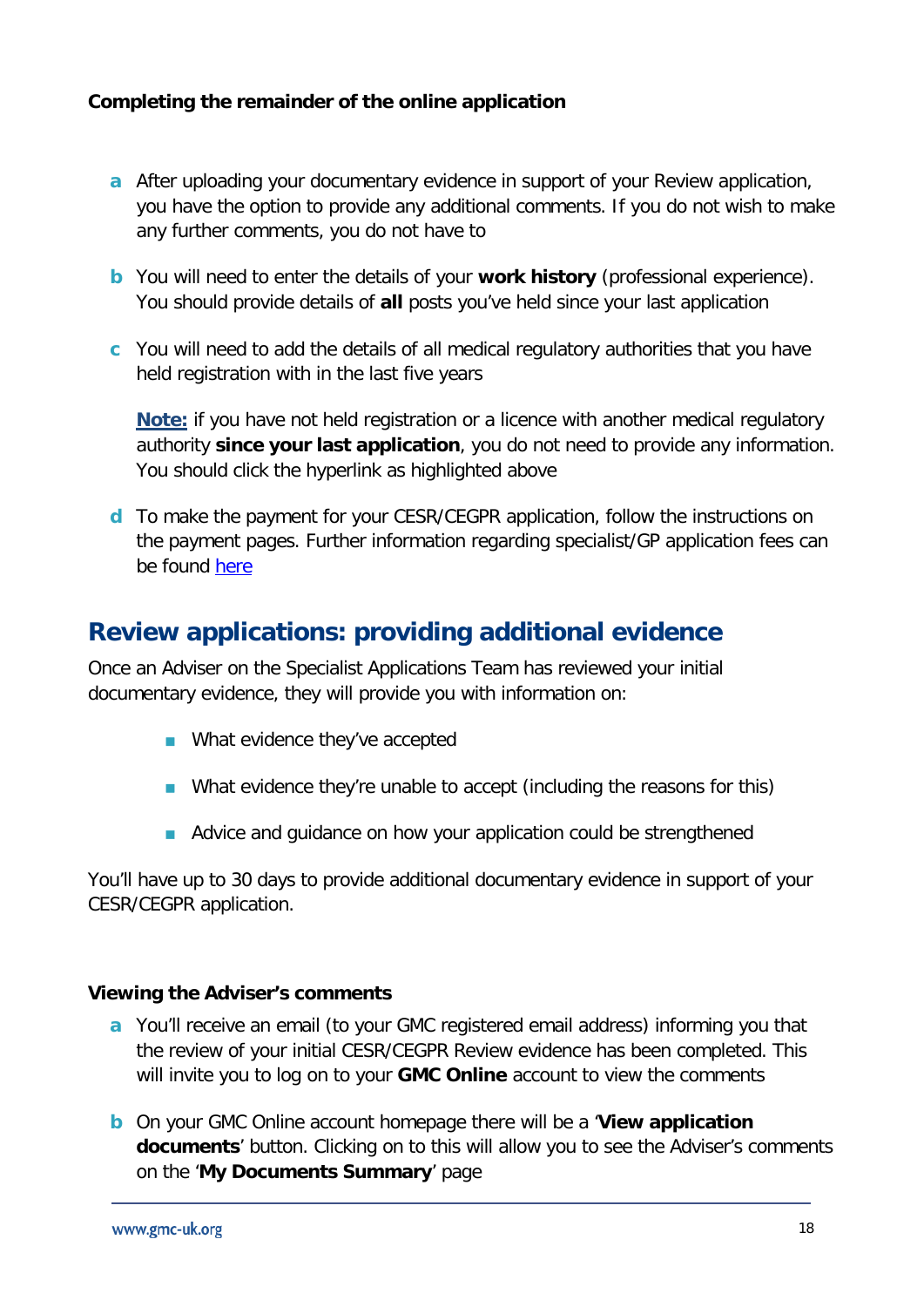**Note:** the comments provided by the Adviser are read only; you will **not** be able to edit the Adviser comments

**c** The Adviser will select a relevant status for each area of the application:

**Accepted** – all evidence submitted for this area has been accepted<sup>[§](#page-18-1)</sup>

**Further information required** – the Adviser has suggested ways that this area could be strengthened

**Not accepted** – evidence in this area has not been accepted[\\*\\*](#page-18-2)

**d** You have the option to **remove documents** with the status of '**Not Accepted**'. For example, if the Adviser suggests that the document isn't relevant (i.e. it's too old) you can remove it from your application

**Note:** you must add something into the free text field; even if you're not submitting additional evidence

#### <span id="page-18-0"></span>**Submitting additional evidence**

Once you have reviewed your Adviser's comments you have the option to submit additional evidence to support your application.

There's the option to remove a document before submitting the overall application. You should ensure that you've uploaded the **correct** documents before submitting your application.

**Note:** you can **only** submit additional **electronic** evidence for the areas of competence that have **not** been accepted.

**Important:** You must not upload any documents which are password protected.

<span id="page-18-2"></span>\*\* This evidence may not meet the GMC's evidence requirements – e.g. anonymisation / verification

<span id="page-18-1"></span><sup>§</sup> Subject to meeting the required verification checks – please see our verification quidance for further information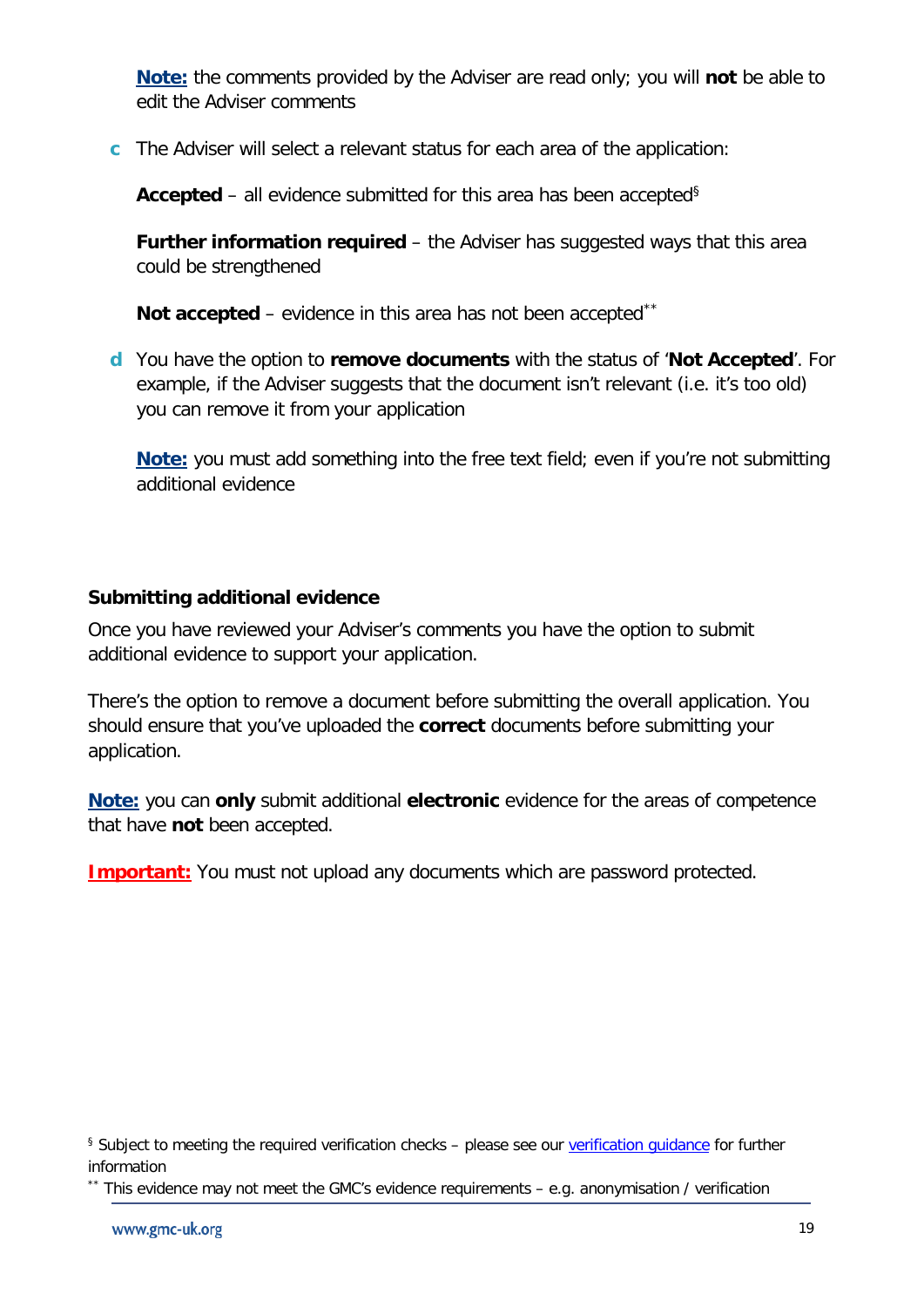### <span id="page-19-0"></span>**Contacting us**

We're happy to help guide you through the online application or provide further advice on the requirements for CESR/CEGPR applications.

You can contact us by



**Email** equivalence@gmc-uk.org



**Phone** 0161 923 6602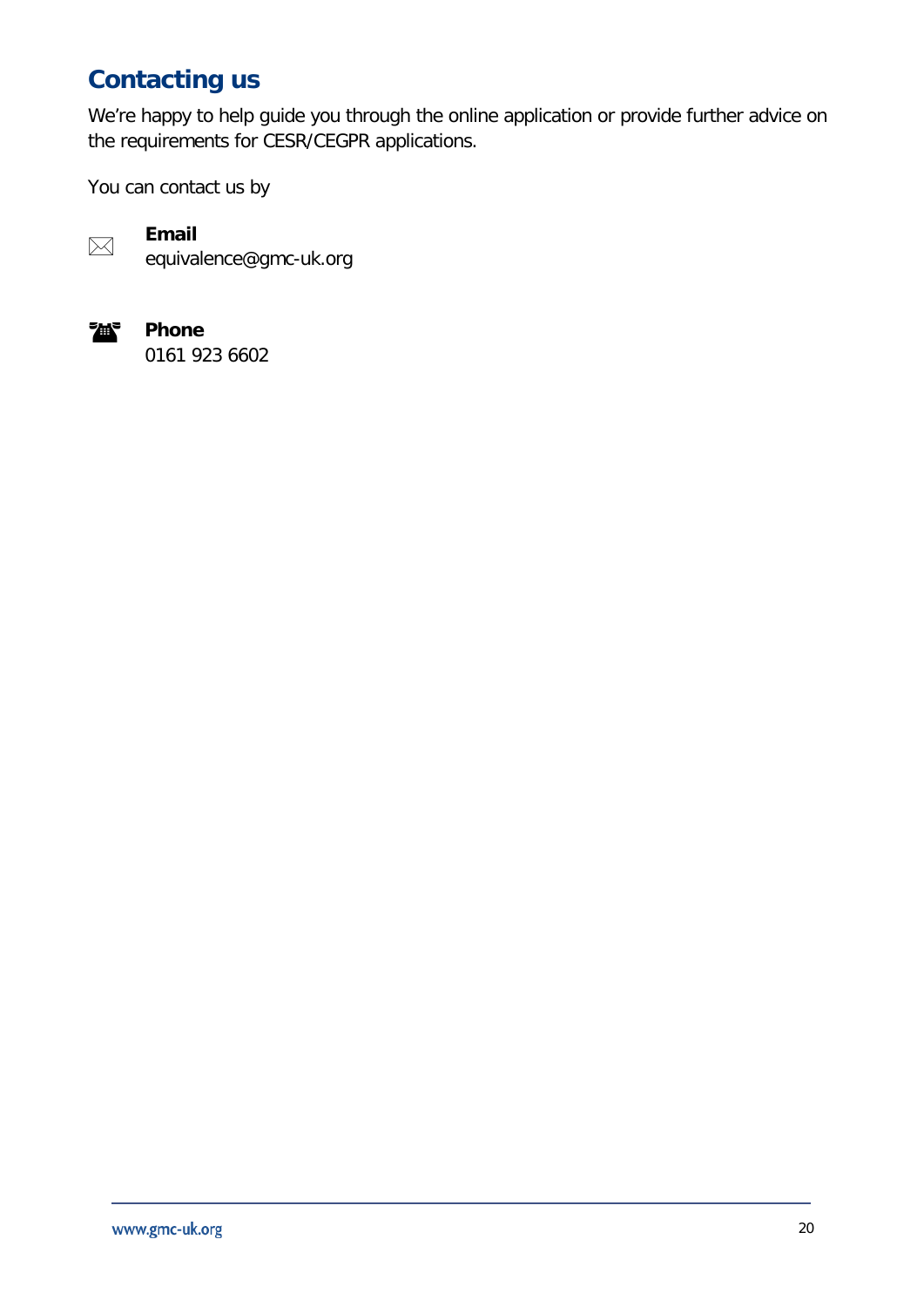### <span id="page-20-0"></span>**Annex 1 – Troubleshooting**

We understand that from time to time, online applications can be tricky to navigate and errors sometimes occur.

We've put together a useful guide to help you if you encounter any errors when you're completing your online application.

#### **Referee details page**

"Please add at least one referee or tick the option stating you do not wish to provide referees"

> **Nou must enter the details of at least one nominated referee in order to** progress your application

#### **Evidence summary page**

"You are unable to submit your application until you have completed all sections, including the overall status of each section. Please review the sections with a red indicator to ensure all sections are completed in full"

**This will show up if one or more sections of the evidence summary table** haven't been completed

"You are unable to submit your application until you have read and confirmed the declaration. Please confirm the declaration and submit your application"

> **Nou** will receive this message if you haven't ticked the declaration box at the bottom of the evidence summary page

#### **Description of evidence page**

"Please enter a description for the evidence you are providing for this section"

**This message will appear if you've not entered a description in the free text** field. To progress the application, you'll need to add an appropriate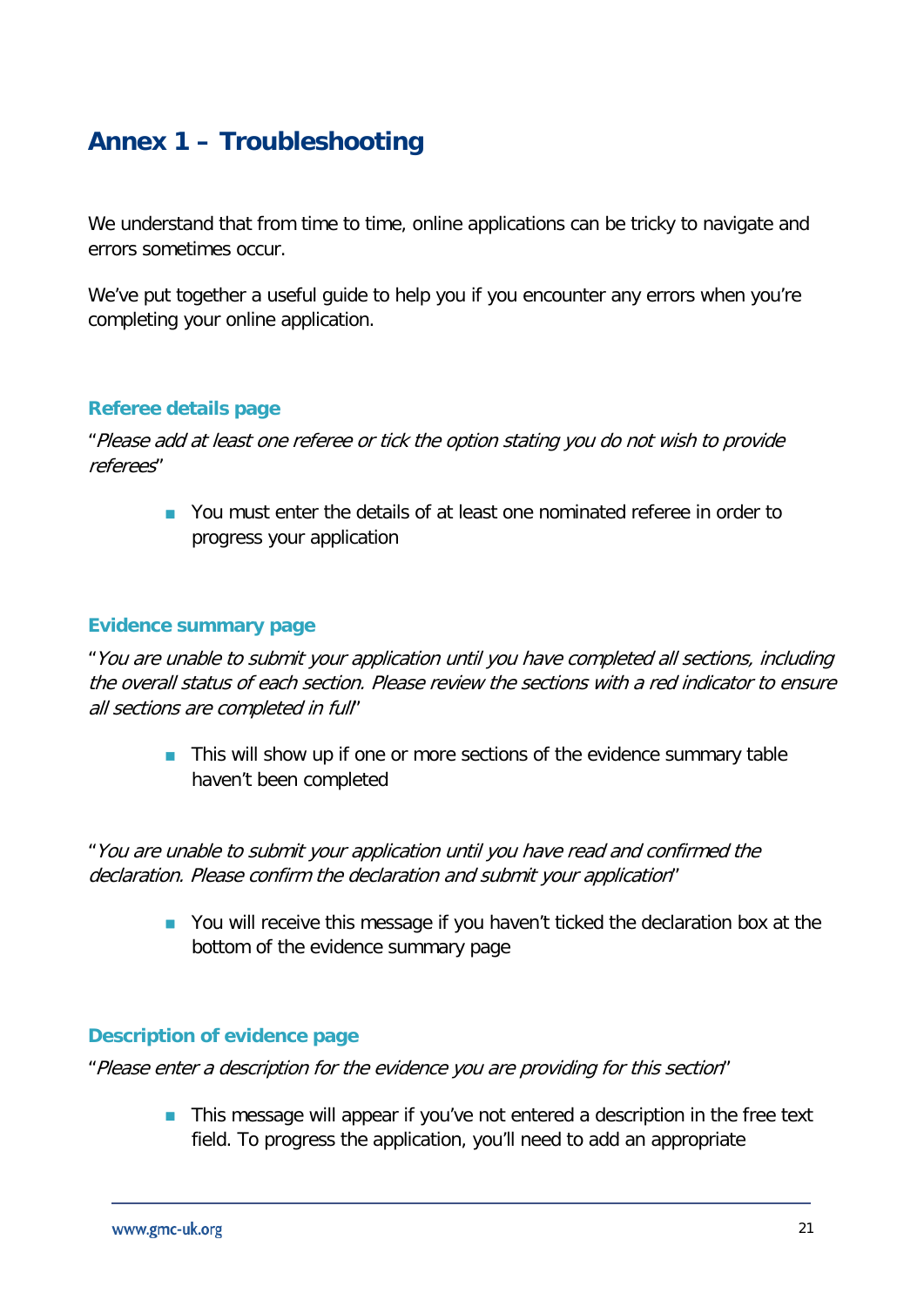description.

"You are unable to continue to the next stage of your application as you have not entered a reason to confirm why you are not providing evidence for this section. Please enter a reason to continue with your application"

**•** You'll receive this message if you've selected the 'not submitting evidence' status and have ticked the hardcopy evidence box. You'll need to check that the statuses are correct for this section and provide a description in the free text field

#### **Document upload page**

"You must specify a file to upload and add a description"

**This message will occur if you haven't uploaded a file, but have pressed the** 'upload' button – **or** – if no description has been added for the document

"This file isn't supported"

**Nou'll receive this message if you've uploaded a file that isn't supported** 

#### **Verifier details page**

"Please confirm that you have entered details of a verifier for all institutions you are providing evidence from"

At least one verifier needs to be added when the 'next' button is pressed

"You are unable to submit your application until you have provided details of at least one verifier. Please add verifiers using the instructions below"

> At least one verifier needs to be added when the 'next' button is pressed **and** the declaration boxed has been ticked

"Please enter the title of your verifier"

**Nou must complete all mandatory fields, including your verifier's title**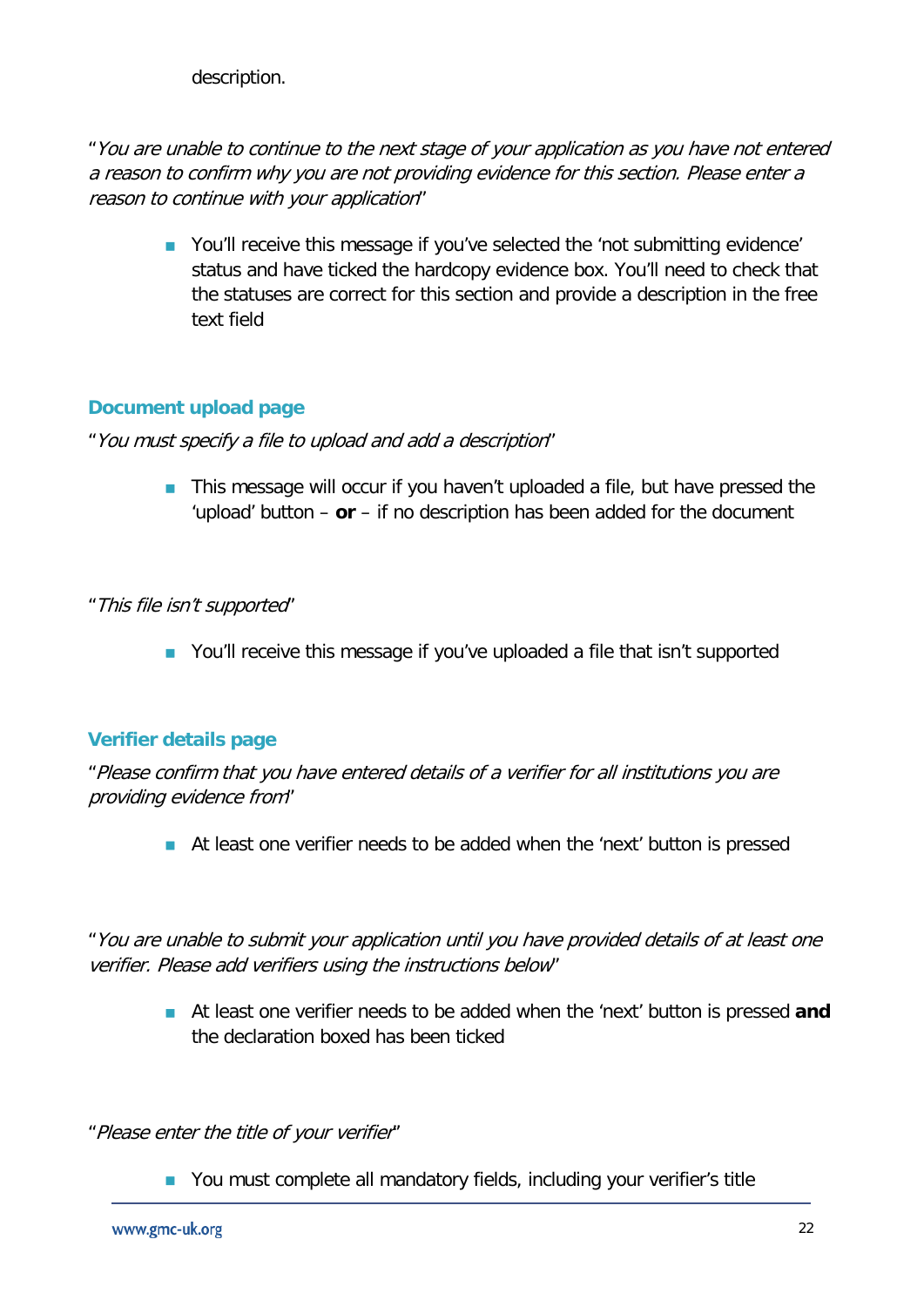"The email address you have entered is incorrect. Please ensure you enter a valid email address"

**Nou must enter a valid email address for each verifier** 

#### **Resubmitting evidence**

"You are unable to submit your application until you have completed all sections, including the overall status of each section. Please review the sections with a red indicator to ensure all sections are completed in full"

**This message will appear if one or more sections haven't been completed** 

"You are unable to submit your application until you have read and confirmed the declaration. Please confirm the declaration and submit your application"

**Nou'll receive this message if you haven't ticked the declaration box** 

#### **Resubmitting evidence – description of evidence page**

"Please confirm that you have reviewed your adviser's comments and are satisfied that you have provided all additional information and evidence you intend to at this stage"

> ■ You'll need to enter a brief description in the free text field, even if you do not wish to provide any further evidence